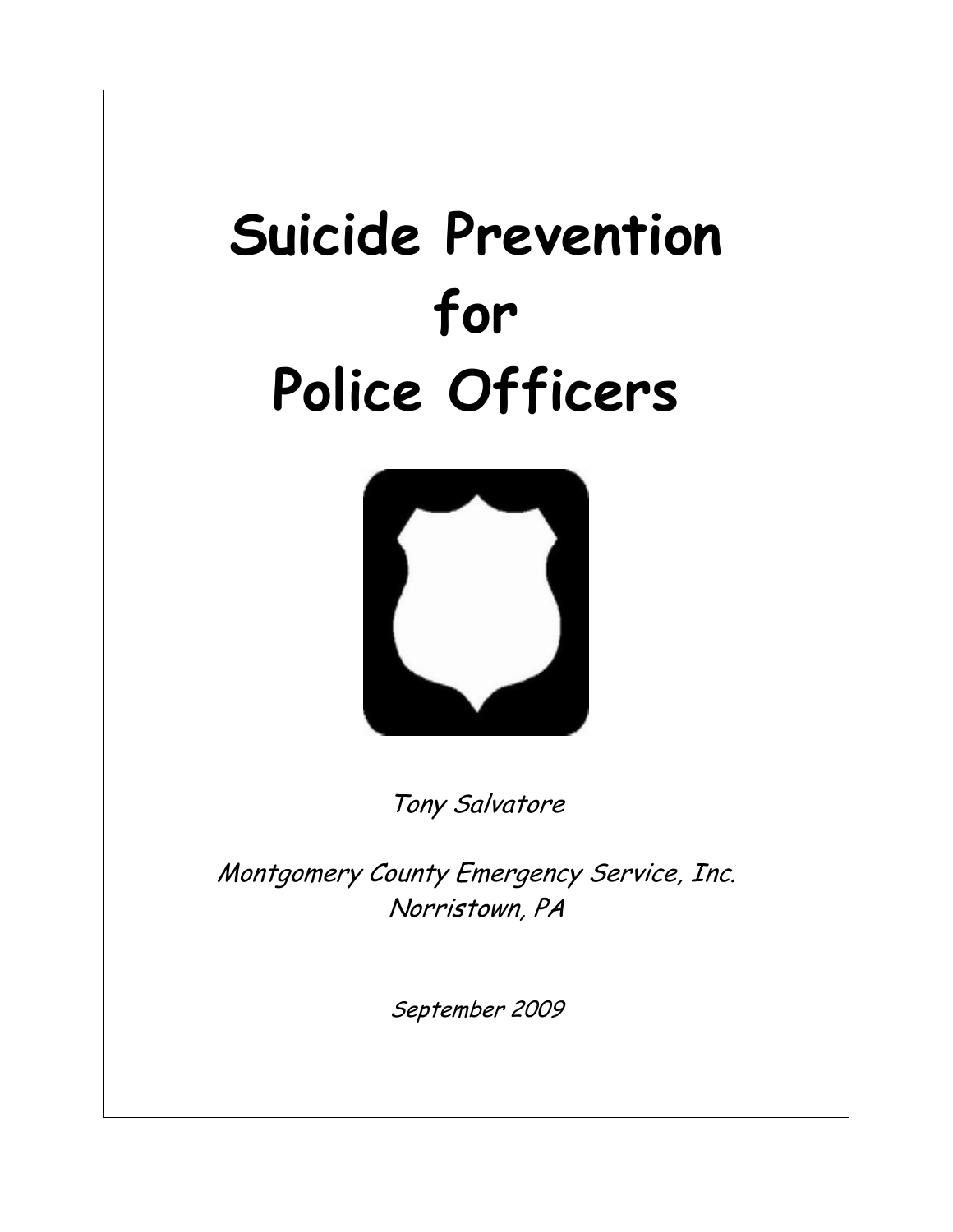# **CONTENTS:**

| 2) |    |
|----|----|
| 3) |    |
| 4) |    |
| 5) |    |
| 6) |    |
| 7) |    |
| 8) |    |
|    |    |
|    |    |
|    |    |
|    |    |
|    |    |
|    |    |
|    |    |
|    |    |
|    |    |
|    |    |
|    |    |
|    |    |
|    |    |
|    | 24 |

Copyright © 2009, Montgomery County Emergency Service, Inc., 50 Beech Drive, Norristown, PA 19403-5421. This booklet may be photocopied or reproduced by other means without modification for free use in suicide prevention activities. Use or reproduction for any other purposes requires the written permission of MCES.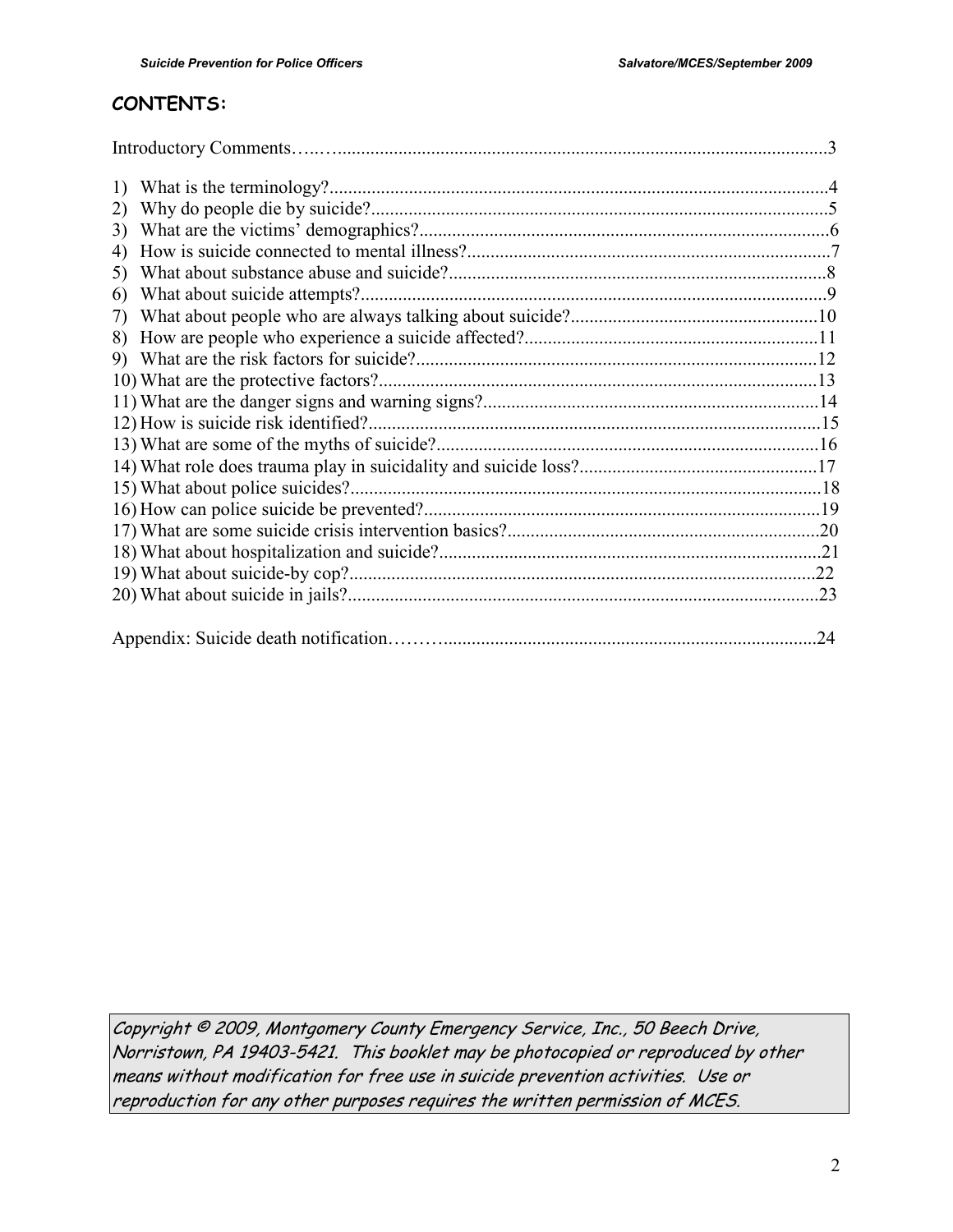#### **Introductory Comments:**

In 2006 there were 721 homicides in Pennsylvania, an average of one murder every 12 hours. That year there were 1372 suicides statewide, an average of one about every 6 hours. Police officers deal with twice as many suicides as they do homicides.

This booklet looks at why suicides happen. It takes a behavioral health perspective because police are often involved with suicide related to mental illness. Jail suicide, suicide among police officers, and "suicide by cop" are also addressed.

This material will be helpful to both new and experienced law enforcement personnel, especially if used as part of a mental health or crisis intervention training.

As you read on please keep these realities of suicide in mind:

- It is the outcome of an individual crisis and it causes crisis in others.
- It is produces trauma in all those who experience it in any way.
- It happens in families and not in a vacuum.
- It is the most abnormal form of death.
- It is always a premature death.
- It is preventable.

What follows is meant to aid you in your public safety role, not change your role. Learning about suicide prevention does not supersede your responsibility to protect yourself, other first responders, and the public if you find yourself on the scene of suicide in process.

If you have comments about this publication please call 610-279-6100 or send an e-mail to tsalvatore@mces.org. A bibliography is available on request. This booklet benefited from comments by many members of the Montgomery County, PA law enforcement community.

Tony Salvatore **MCES** Norristown, PA September 2009

> Tony Salvatore, MA, serves on the Pennsylvania Adult/Elder Suicide Prevention Task Force, the Delaware County Suicide Prevention Awareness Task Force, the Montgomery County Suicide Prevention Work Group, and chaired the SE PA Regional Mental Health Suicide Prevention Work Group. He is a suicide prevention/crisis intervention specialist.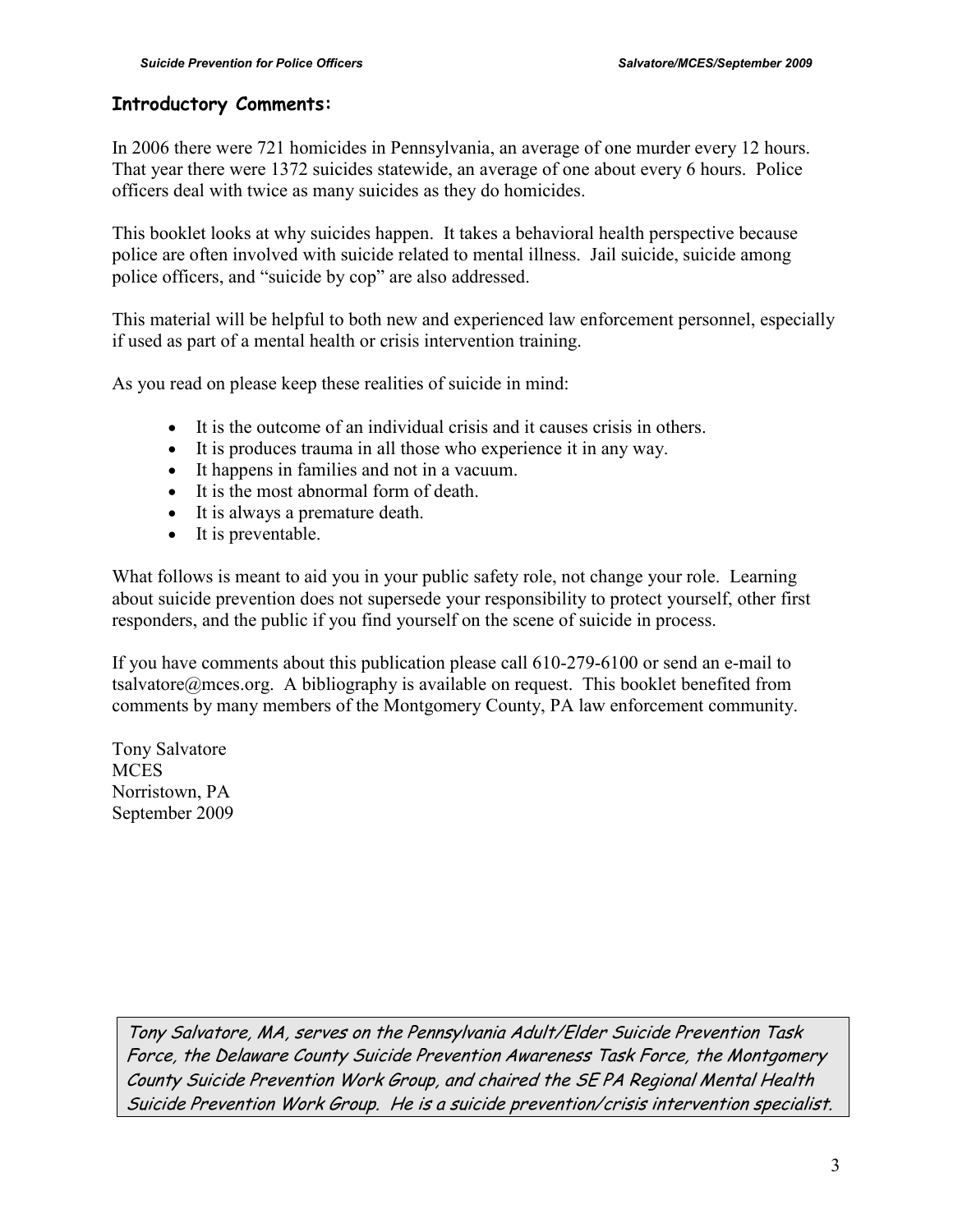### **1) What is the terminology?**

These are some of the terms and phrases used in this booklet:

Lethal Means – The act, process, or instrument by which suicide is completed (e.g., guns, other weapons, pills, poisons, etc.)

**Suicidal Behavior –** Encompasses suicidal ideation, planning a suicide, acquiring lethal means, a suicide attempt, or a suicide completion.

**Suicidal Ideation –** Occasional or persistent thoughts of self-harm or completing suicide.

**Suicidality –** Any level of suicidal behavior from ideation to making a plan to an attempt

**Suicide Attempt** –Deliberate self-harm intended to be fatal that does not result in death.

**Suicide Completion** – A suicide attempt that results in death.

**Suicide Plan** – An individual determination of when and how suicide will be completed.

**Suicide Postvention** –Aid following a suicide attempt or a suicide loss.

**Suicide Prevention** - Helping someone avoid the onset of suicide risk or to get help if suicide risk is present.

Herein suicide is presented as the outcome of a process (see p. 5) over which the victim has decreasing control as it proceeds. This is the increasingly accepted view in suicide prevention. Suicide is described as "completed" rather than "committed." The latter usage, though popular, is stigmatizing. It implies control and equates suicide with criminality or immorality.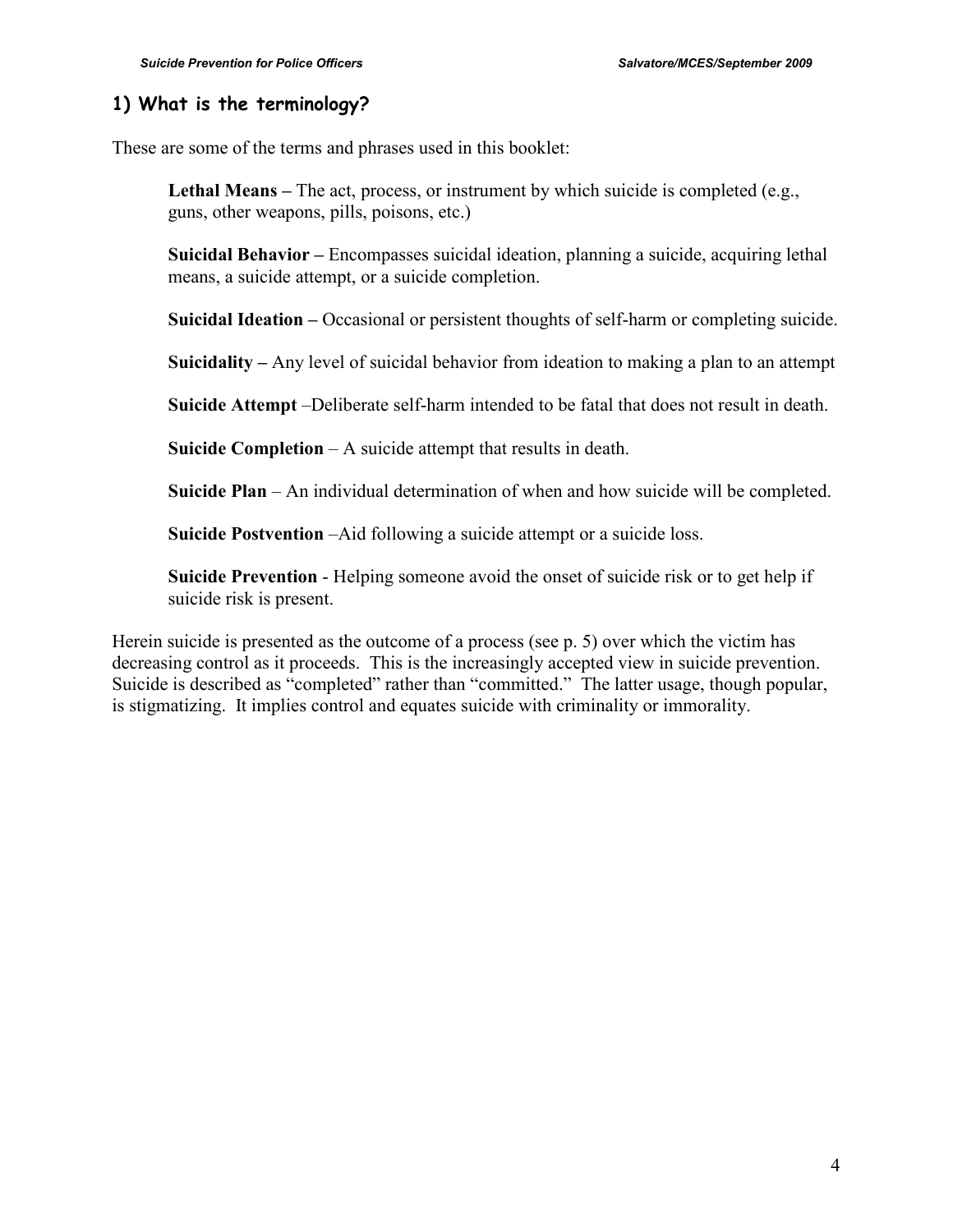<u>.</u>

# **2) Why do people die by suicide?**

In *Why People Die by Suicide* (2005), Thomas Joiner notes that two conditions must be present to overcome the instinct for self-preservation: (i) an intense desire to die caused by a lost sense of social belonging and the belief that one is a burden; and (ii) the capacity for lethal self-harm acquired by experience with abuse, pain, violence, past suicidality, and other factors. Both must be present for a completed suicide as shown below:



Cases of depression total in the millions and many of the individuals affected may experience thoughts of suicide, but few proceed further. The ability to complete suicide is far less common than suicidal intent. It is only when the two coincide that a suicide attempt may occur.

Interpersonal relationship losses can lead to a person feeling that he or she doesn't belong. Depression may cause someone to feel that they are a burden. Both may lead to thinking about death, one of the prerequisites for suicidal behavior.

Risk rises if there is a prior attempt, alcohol use, a history of trauma, violence, abuse, self-injury, severe physical or emotional pain, or access to firearms. These factors plus mentally practicing or rehearsing suicide lower inhibition to self-harm and increase "suicide competence."

Suicide is not an impulsive act. "…Individuals advance along a trajectory of advancing capability for self-injury by engaging in activities that foster fearlessness and competence for suicide."<sup>1</sup> Suicide is the outcome of a process and a plan.

*<sup>1</sup> Smith, A. et al. (2008) "Revisiting Impulsivity in Suicide"* **Behavioral Science Law** *26(6) 779-797*.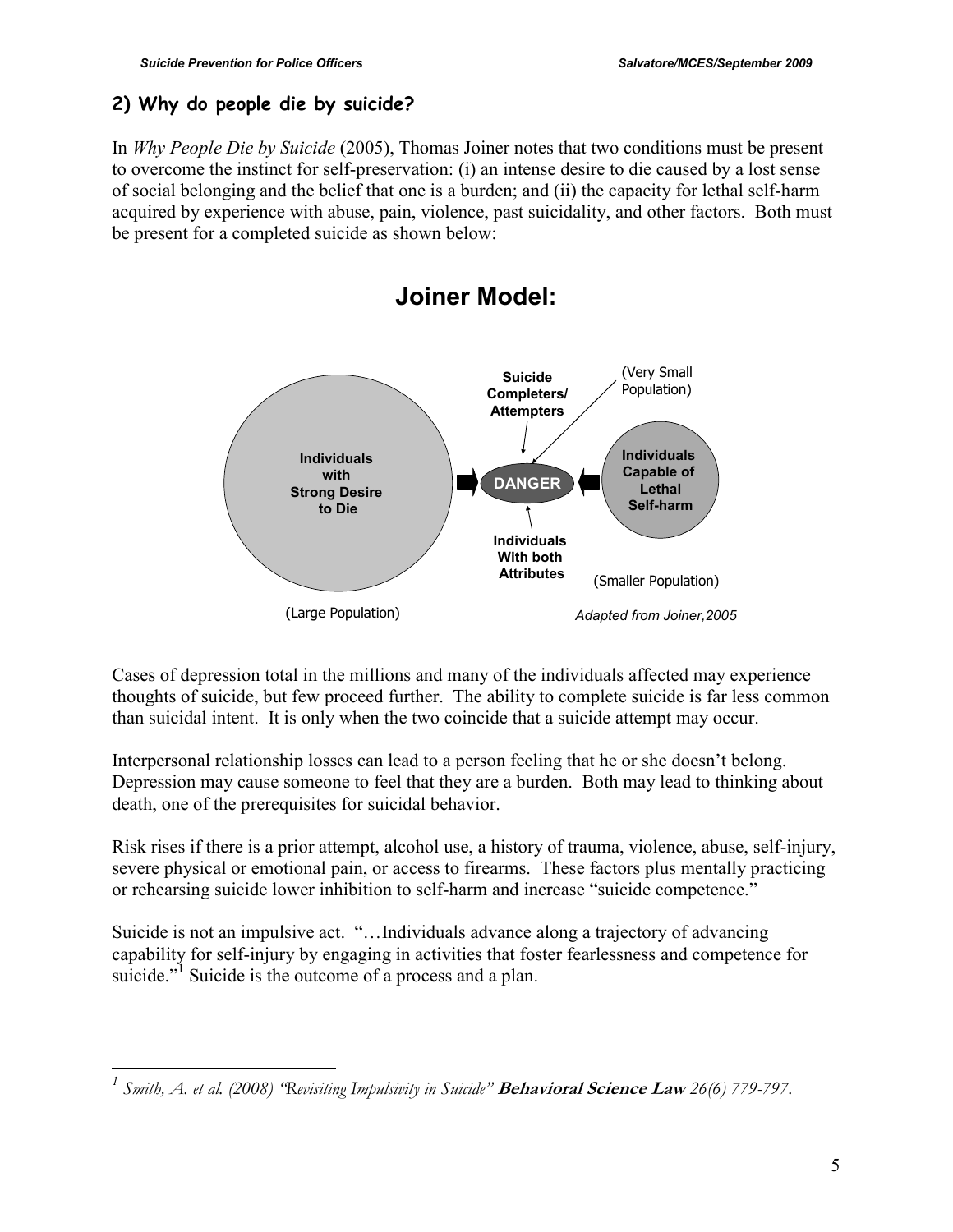### **3) What are the victims' demographics?**

Here is a breakdown of reported suicides in the Commonwealth for a recent 3-year period:

| Suicides in Fennsylvania by Age, Gender, and Nace, 2004-2000 |              |              |                |               |
|--------------------------------------------------------------|--------------|--------------|----------------|---------------|
| <b>Gender/Race</b>                                           | Age 19/Under | Ages $20-64$ | Age 65/Over    | <b>Totals</b> |
| <b>White Males</b>                                           | 143          | 2421         | 577            | 3141          |
| <b>White Females</b>                                         | 41           | 594          | 82             | 717           |
| <b>Black Males</b>                                           | 9            | 188          | 20             | 217           |
| <b>Black Females</b>                                         | 8            | 36           | 3              | 47            |
| <b>Other Males</b>                                           | 5            | 86           | 8              | 99            |
| <b>Other Females</b>                                         | 6            | 17           | $\overline{2}$ | 25            |
| <b>Totals</b>                                                | 212          | 3342         | 692            | 4246          |

 **Suicides in Pennsylvania by Age, Gender, and Race, 2004-2006** 

*PA Department of Health* 

Highlights:

- There is an average of over 1400 suicides annually in Pennsylvania
- 91% of all victims in the state are white; less than 10% are nonwhite
- Over 81% of the victims were males
- White males made up almost 74% of the victims
- 57% of the victims were adult white males (20-64)
- Elder suicides (65/Over) outnumbered youth suicides (19/Under) 3 to 1
- Elders made up over 16% of the victims

These pronounced gender, age, and racial disparities are likely to persist well into the future. Elder suicides are expected to grow as this population increases and as "baby boomers age out. Also there has been an upward trend in females suicides (up 22% from 2000 to 2006). There is concern about high suicide rates among Latina teens and rising rates in Afro-American males.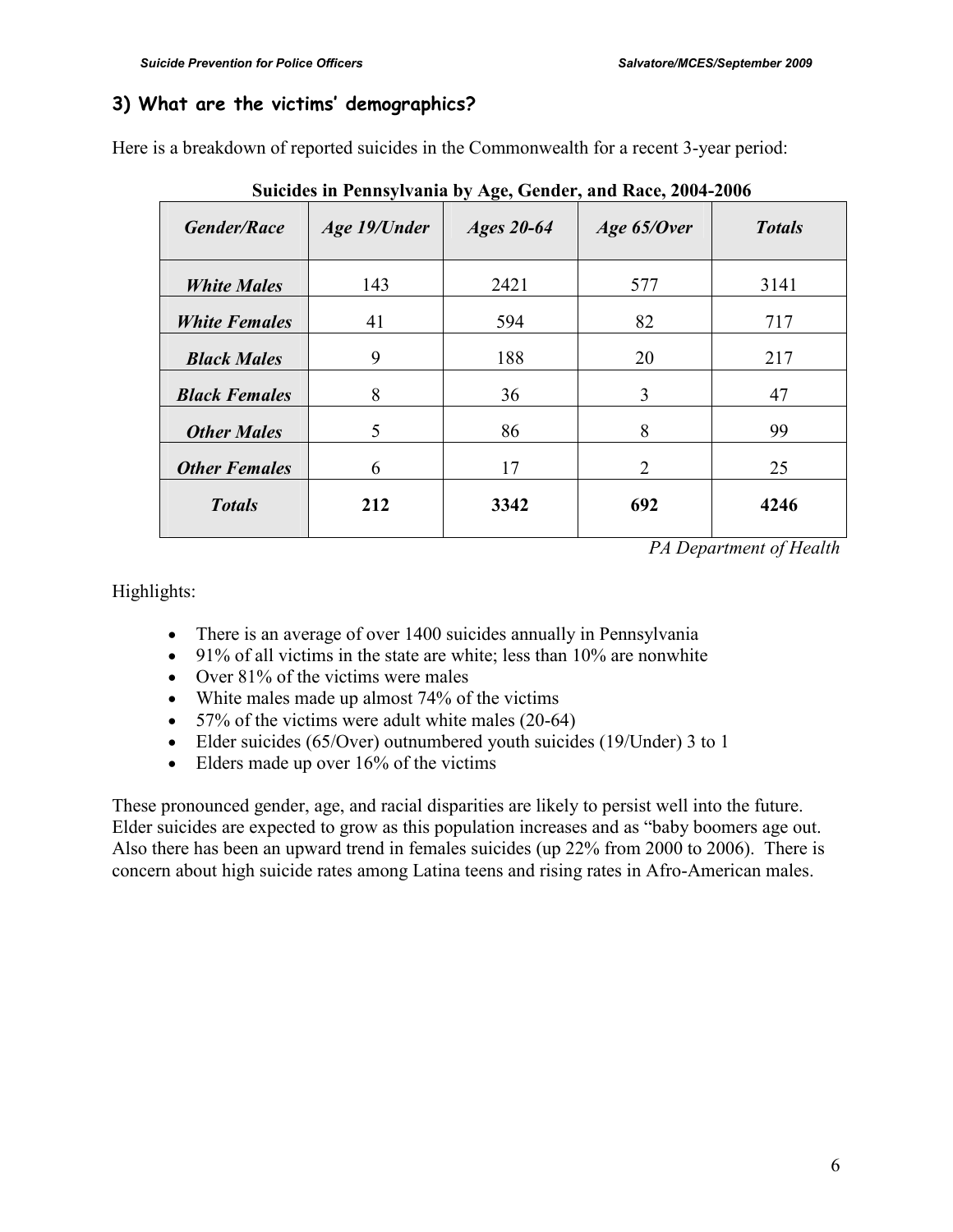# **4) How is suicide connected to mental illness?**

Most people who complete suicide do not have a known mental illness. The National Violent Death Reporting System<sup>2</sup> compiled data on over 8000 suicides in 16 states in 2005. It found that just over 40% of the victims had a psychiatric diagnosis at the time of death.

Nonetheless most of the suicidal people that police deal with have serious mental illness and/or alcohol or substance abuse problems. They have police contact because they have frequent suicidal ideation, often experience suicidal intent, and make many suicide attempts. They have few supports. Police are their crisis safety net.

Some of these individuals are what has been called "chronic suiciders" (see p. 10). They use suicide threats or low lethality attempts to deal with problems. This may result in police involvement.

Mental illness has a very strong link to suicide. About 5% of all people with mental illness do complete suicide. Let's look at the role that mental illness plays in suicide.

In Joiner's theory (see above) a desire to die is a prerequisite for suicide and this state of mind is can be brought about by major depression, bipolar disorder, and schizophrenia. There is a high incidence of suicide in those with these disorders, but according to the theory they also needed to acquire the capability for lethal self-harm and that does not come from mental illness alone.

Mental illness contributes to suicidality in those that it afflicts but it is not a cause. Mental illness is a strong risk factor for suicide (see page 12). It plays a big part in acquiring multiple risk factors for suicide. This means that individuals with mental illness will usually have many problems that bear on their risk for suicide. One of the most common is co-occurring alcohol and drug use.

l

*<sup>2</sup> www.cdc.gov/ncipc/profiles/nvdrs/publications.htm*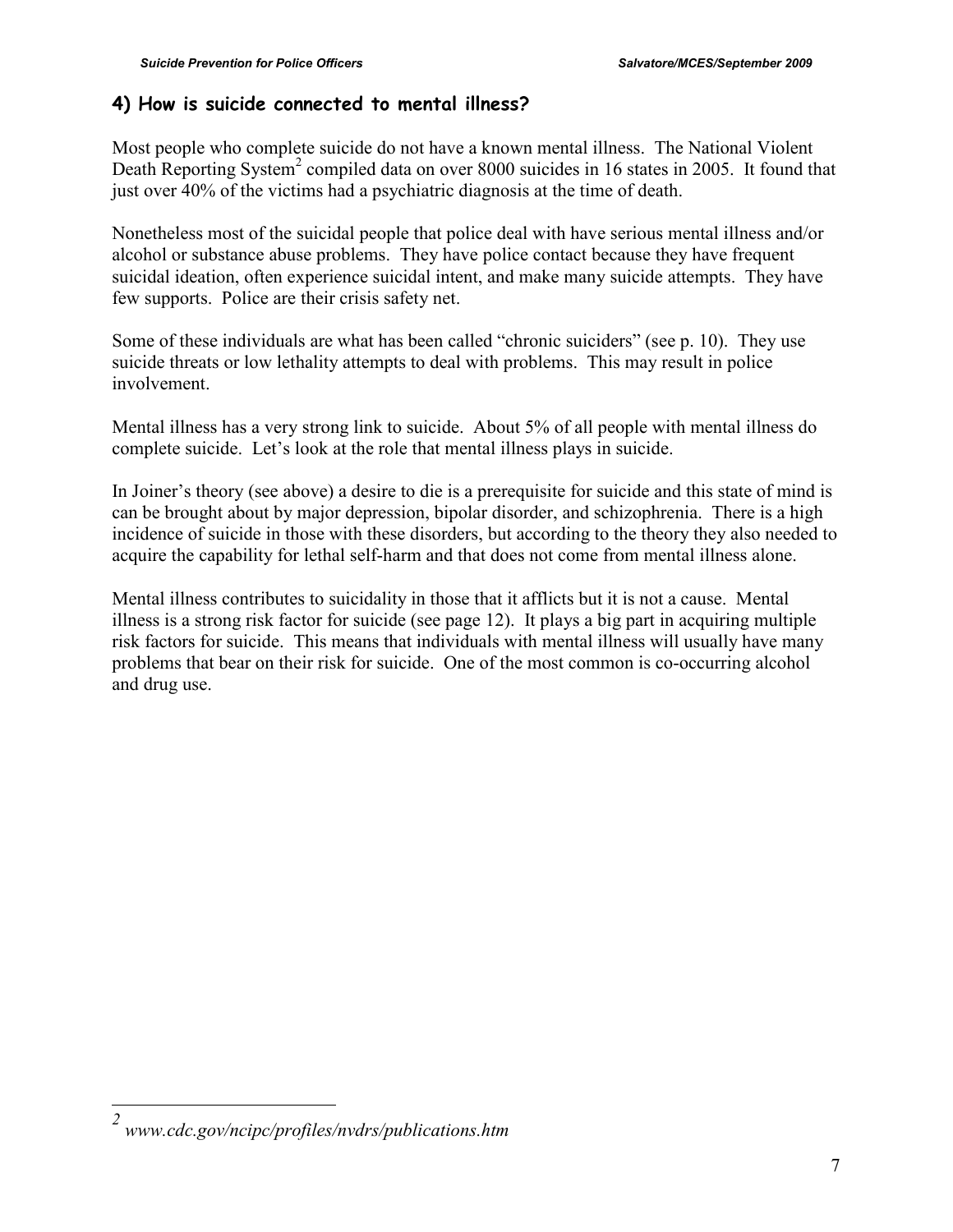# **5) What about alcohol, drugs, and suicide?**

Suicide is a leading cause of death among people who abuse alcohol, drugs, and other substances. Alcohol and drug use disorders elevate risk for suicide ideation and attempts, which in turn drives up the odds of suicide:

- Those treated for alcohol dependence have 10 times higher risk of completing suicide
- IV drug users are at 14 times higher risk of eventually completing suicide
- Misuse of alcohol and street or prescription drugs yields 40 times greater risk of suicide
- Alcohol and prescription drugs misusers have a 39 times higher risk of suicide
- Attempts are more likely in alcohol misusers with depression

Here are some aspects of alcohol and drug use that increase suicide risk:

- Mood instability and chronic state of hopelessness
- Impulsiveness and disinhibition
- Poor self image; low self-esteem; loss of support system
- Less likelihood of seeking/getting help and intervention.
- Low sensitivity to negative consequences of actions
- Limited temporal outlook; little future orientation; "all or nothing thinking"
- High exposure to abuse, violence, suicide loss, and other trauma
- High criminal justice system contact and incarcerations (jail suicide risk)

Alcohol is involved in 20%-25% of all US suicides. It is estimated that 7% of alcohol dependent persons will complete suicide. Alcohol misuse raises stress levels and induces myopic thinking (a lessened range of perception, reduced inferential thought, and decreased awareness of optional problem solutions). This creates a "slippery slope" towards an attempt if suicidality occurs.

Co-occurrence of mental illness and substance abuse increases suicide risk far beyond that which accompanies either disorder alone. It increases exposure to more suicide risk factors and weakens protective factors.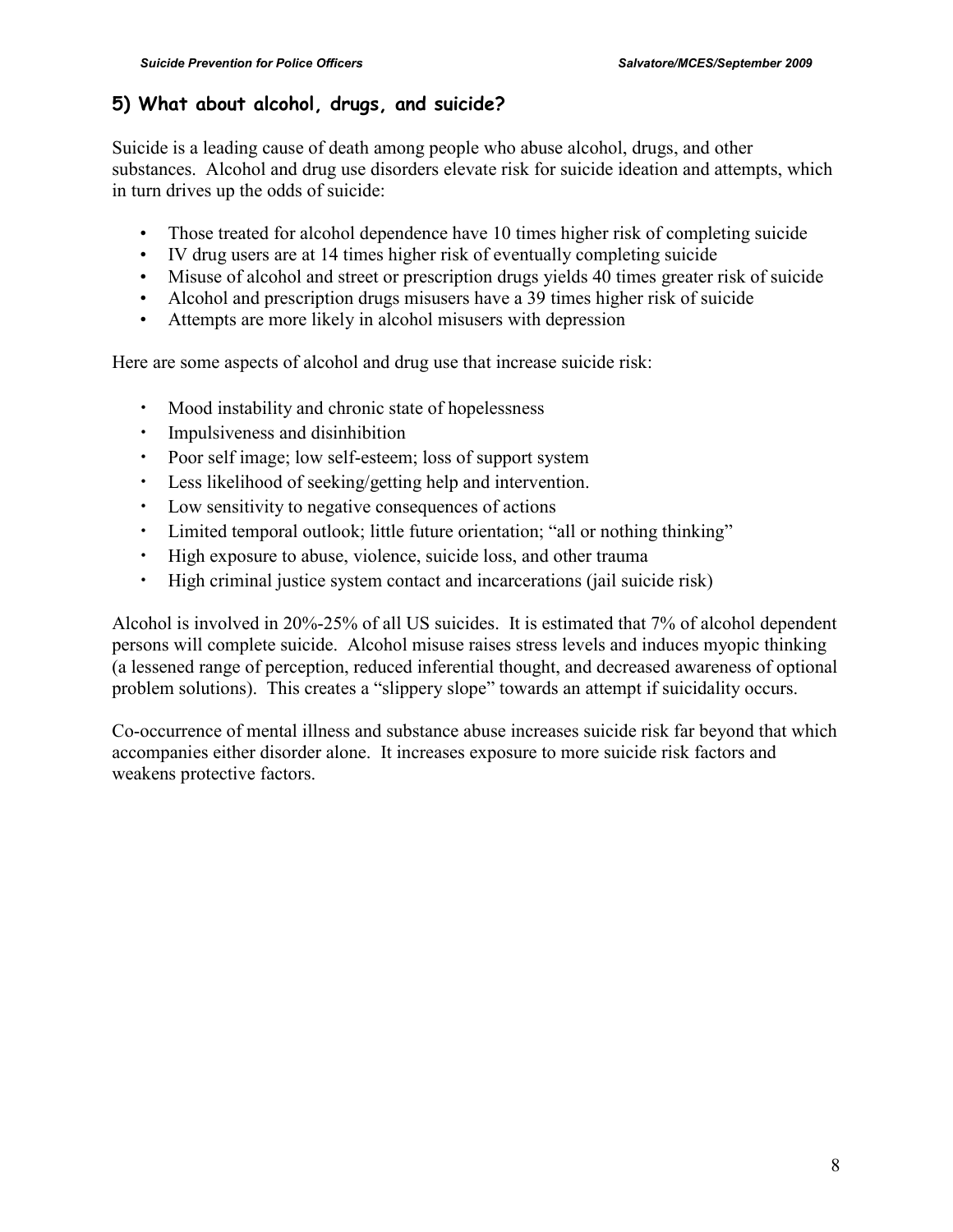#### **6) What about suicide attempts?**

An attempted suicide is the closest thing to a completed suicide:

- The intent to die was present.
- A doable plan was present
- Lethal means were present.
- The ability to lethally harm one's self was present.
- The warning signs were missed or ignored.

A suicide attempt is highly traumatizing and many who have made a suicide attempt experience post-traumatic stress disorder (which is often overlooked). Suicide attempters may be retraumatized if they again become suicidal.

Suicide attempts create a life-long risk of suicide. About half of all suicide victims made at least one previous attempt. Greatest risk is within 3 months of the first attempt. 10% of attempters complete suicide within 10 years of the first attempt. 40% of these deaths occur within one year.

Individuals with psychiatric disorders have significantly higher rates of attempts compared to the general community. Alcohol users are at high risk of attempting suicide:

- 65% of all attempters have used alcohol
- 67% of attempters in acute psych units abused alcohol
- 50% used alcohol just prior to attempt

There are more attempts among young people than adults and elders. Teen girls make more attempts than boys. Greater access to guns by adults and elders turns attempts to completions.

A study of attempt survivors in ERs has found that 40% spent less than 5 minutes contemplating their decision. Another study found that only 21% felt suicidal 12 hours after the attempt. Some attempts may be impulsive responses to short-term ideation whereas completions are the outcome of a longer process in which impulsiveness is less a factor.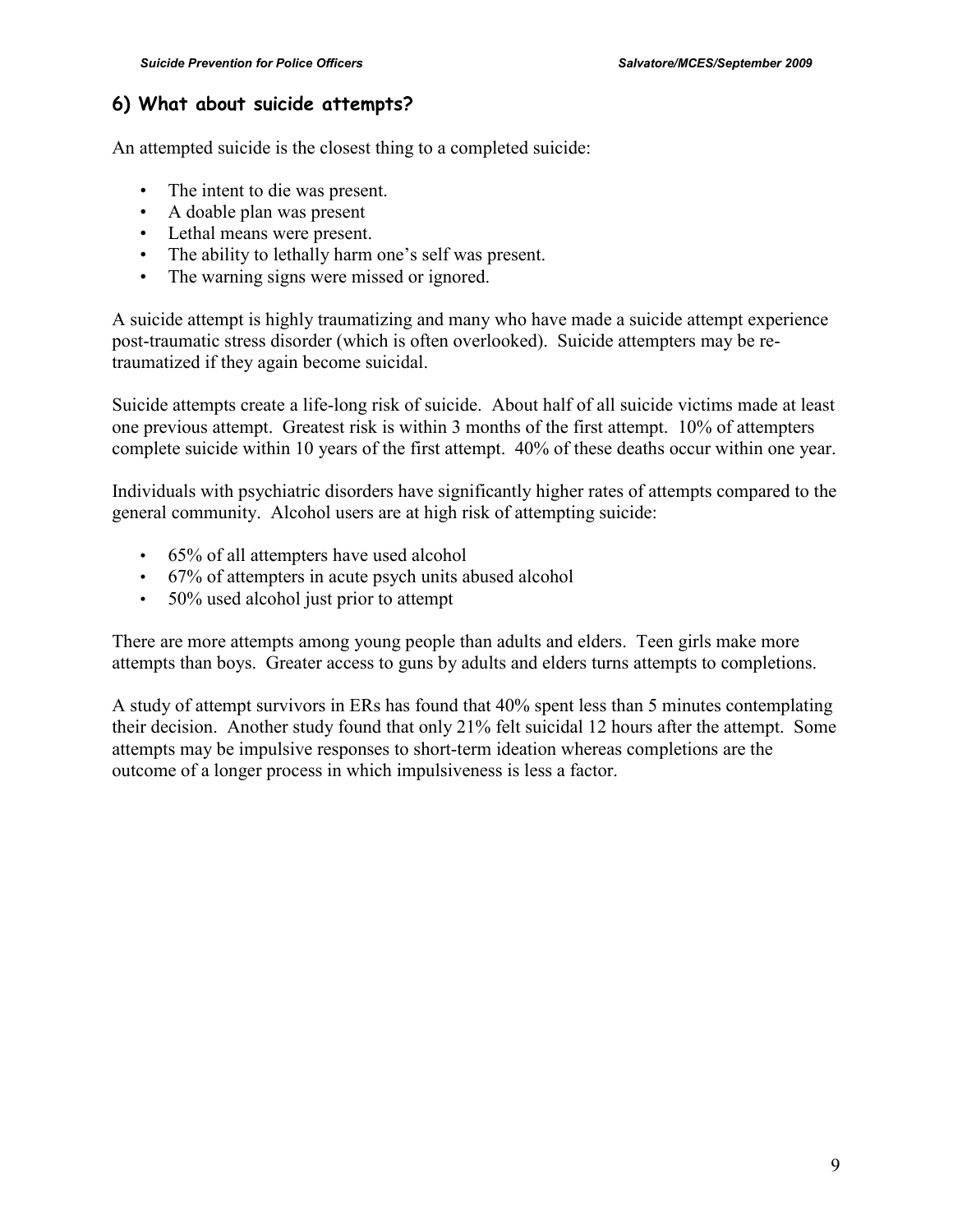#### **7) What about people who are always talking about suicide?**

One of the most frustrating suicidal behaviors is when someone frequently threatens suicide or voices suicide intent. This is called "chronic suicidality" because of its repetitive nature and because it tends to go on for a long time.

Individuals who do this are known as "chronic suiciders." Their suicide threats are usually contingent in nature (e.g., "I'll kill myself if I don't get into rehab tonight") and may have a manipulative or control element. The threats can be dramatic and often involve "setting terms."

People who make these kinds of suicide threats have been found to use suicide threats to evade pending legal or criminal justice issues or as a way to get shelter. Most cases seem to involve a low intent to die and are limited to vague or non-specific threats.

Chronically suicidal persons seem to be troubled by hopelessness, emptiness, and a need for control. This behavior is a coping strategy. Chronic suiciders learn that suicide threats get attention, open doors, and compel others to care.

There is an inherent problem with this tactic. Overtime "chronic suiciders" may raise their threat level while they are getting more used to the idea of suicide. Despite their low desire to die they may have many some very real risk factors for suicide and a weakening set of protective factors.

Repeated threats can increase suicide capability by lowering resistance to self-harm over time. Those with a history of chronic suicidality are very vulnerable when this happens. Family and friends may not see that a change in risk level that has taken place. They may be less vigilant because of many "false alarms" in the past. "Chronic suiciders" often become suicide victims.

"Suicidality always has to be taken seriously. That is because suicidal thoughts and actions communicate profound suffering and hopelessness. This is a message that has to be received, understood, and acknowledged."<sup>3</sup>

 $\overline{a}$ *3 Paris, J. (2007) Half in Love with Death. Mahwah, NJ: Lawrence Erlbaum Associates*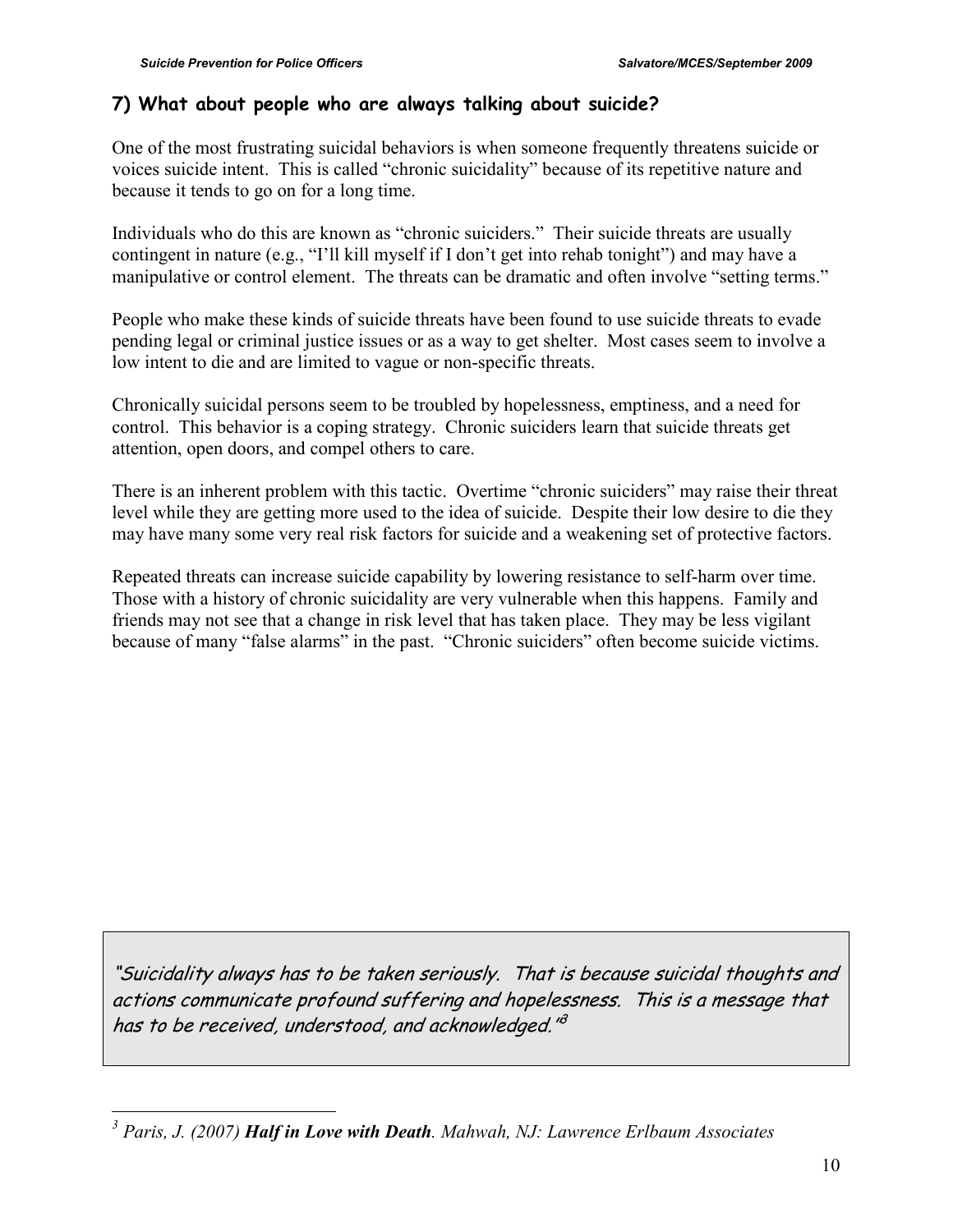#### **8) How are people who experience a suicide affected?**

Every suicide leaves  $6 - 8$  people severely affected. Losing someone you love to suicide is utterly devastating. It is the worst loss of all.

Suicide loss upsets psychological and physical well-being, overrides coping mechanisms, and causes extreme distress<sup>4</sup>. It alters functioning, changes the quality of life, brings on anxiety, depression, and panic, and has significant affective and behavioral consequences. It generates severe emotional pain and shatters feelings of control and safety.

Worst of all it creates a sense of vulnerability to suicide and can even lead to suicidality. Complicated grief and depressive symptoms may occur and further heighten the risk for suicidal ideation, which may pose a risk for subsequent increased suicidality in suicide survivors.

Guilt may arise because the bereaved individual didn't see the danger or do anything to prevent it. There may be intense anger towards the deceased for abandoning those left behind. Suicide leaves a numbing and disabling shock because of the suddenness, unexpectedness, and violence involved. Fear, stigma, shame, and a lack of understanding may spur denial and helplessness.

There are other factors that can worsen the effects of a suicide. These include witnessing the suicide or finding the body, losing a child (at any age), being estranged from the victim, being away from where the death occurred, or being unable to travel to the services.

In some cases, those close to the victim may experience relief after the death. It may be an issue when the victim frequently threatened suicide or made many attempts. Relief usually gives way to guilt or it may be overcome by the gravity of the loss.

Police involvement after a suicide can be distressing. Investigating every unnatural death as a homicide until determined to be otherwise does not mean there can be no sensitivity to those at the scene. Similarly, acts like cutting down a body, throwing away pills, or starting to clean up must be seen in the context of the family's loss.

#### *Everything said above also applies when the victim is a fellow officer.*

 *4 See "What Emergency Responders Need to Know about Suicide Loss: A Suicide Postvention Handbook" (2005) at www.co.delaware.pa.us/intercommunity/SuicideBooklet.pdf.*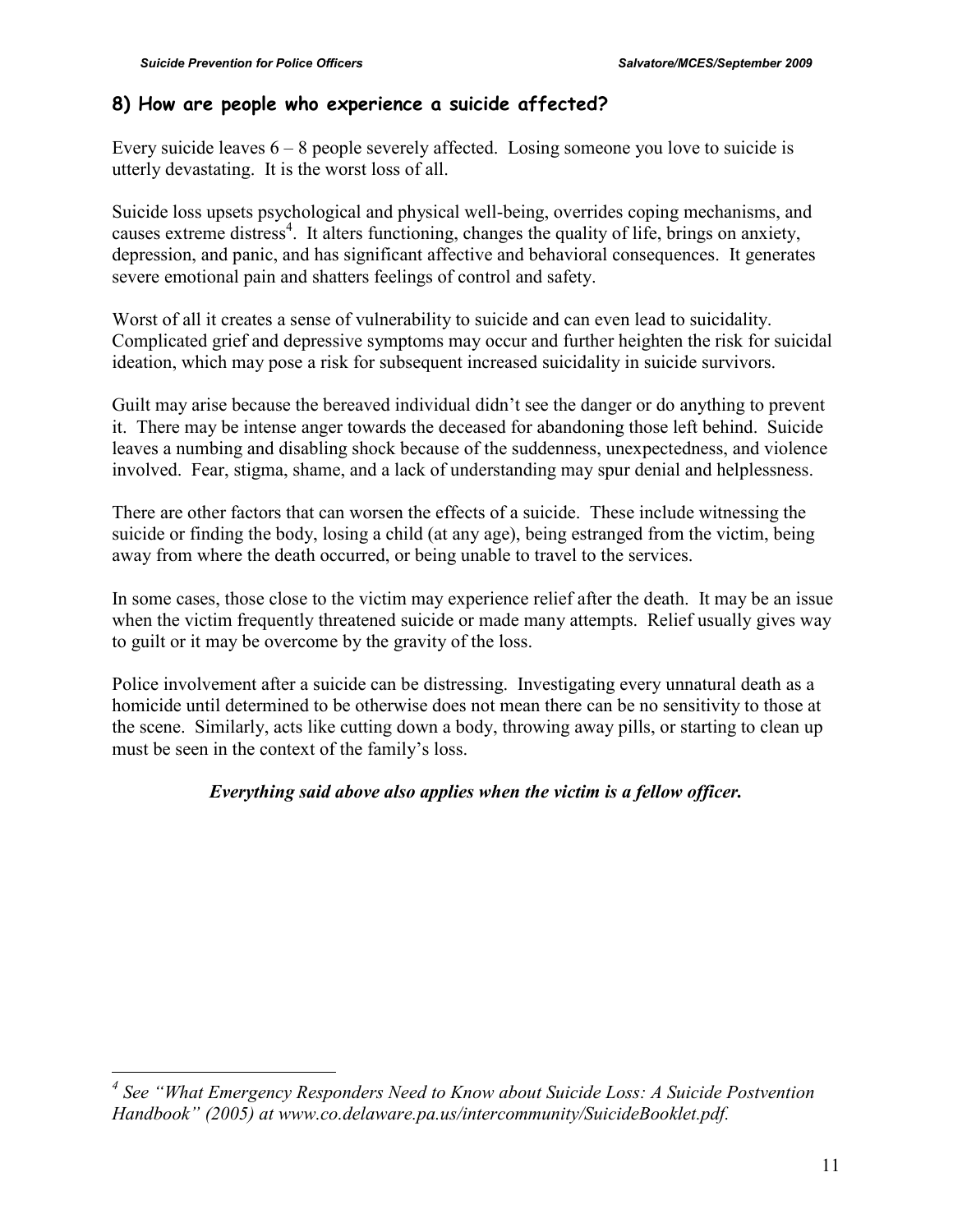### **9) What are the risk factors for suicide?**

Risk factors are variables strongly associated with suicide and found in victims. Risk factors do not *cause* suicide. Some risk factors (e.g., a past attempt or abuse) are permanent. Others may be eliminated or reduced (e.g., removing firearms). Some may be managed (e.g., maintaining treatment).

Several conditions act as short-term risk factors: a sense of being a burden, helpless, not belonging, instability, agitation, panic, anxiety; relational conflict, aggression, and violence. Impulsivity is linked to suicide risk because it makes it more likely that individuals will take on behaviors that increase the capability for lethal self-harm.

A past suicide attempt and alcohol use are such strong risk factors that they almost qualify as "predictors" of suicide. They are present in many victims. Other common risk factors are:

- Adult/elder white male, Native American, veteran, Latina teen
- Poor coping, problem-solving, help-seeking
- Intimate partner conflict, social isolation
- Family history of suicide, mental disorder or substance abuse
- Family violence, including physical or sexual abuse
- Firearms in the home or otherwise accessible
- Legal charges, financial problems, incarceration
- Physical illness and disability

Bisexual and homosexual men are at elevated risk for suicide attempts, with such risk clustered earlier in life. Gay men, lesbians, and bisexual persons have higher rates of suicidal ideation attempts, and completions than do heterosexual individuals.

Some risk factors constitute long-term or life-long vulnerabilities to suicidality (e.g., trauma). Others facilitate attempts (e.g., alcohol use, gun access). Risk factors may cluster and interact. Generally, more risk factors means more risk, but serious risk may be present in individuals with only a few known risk factors.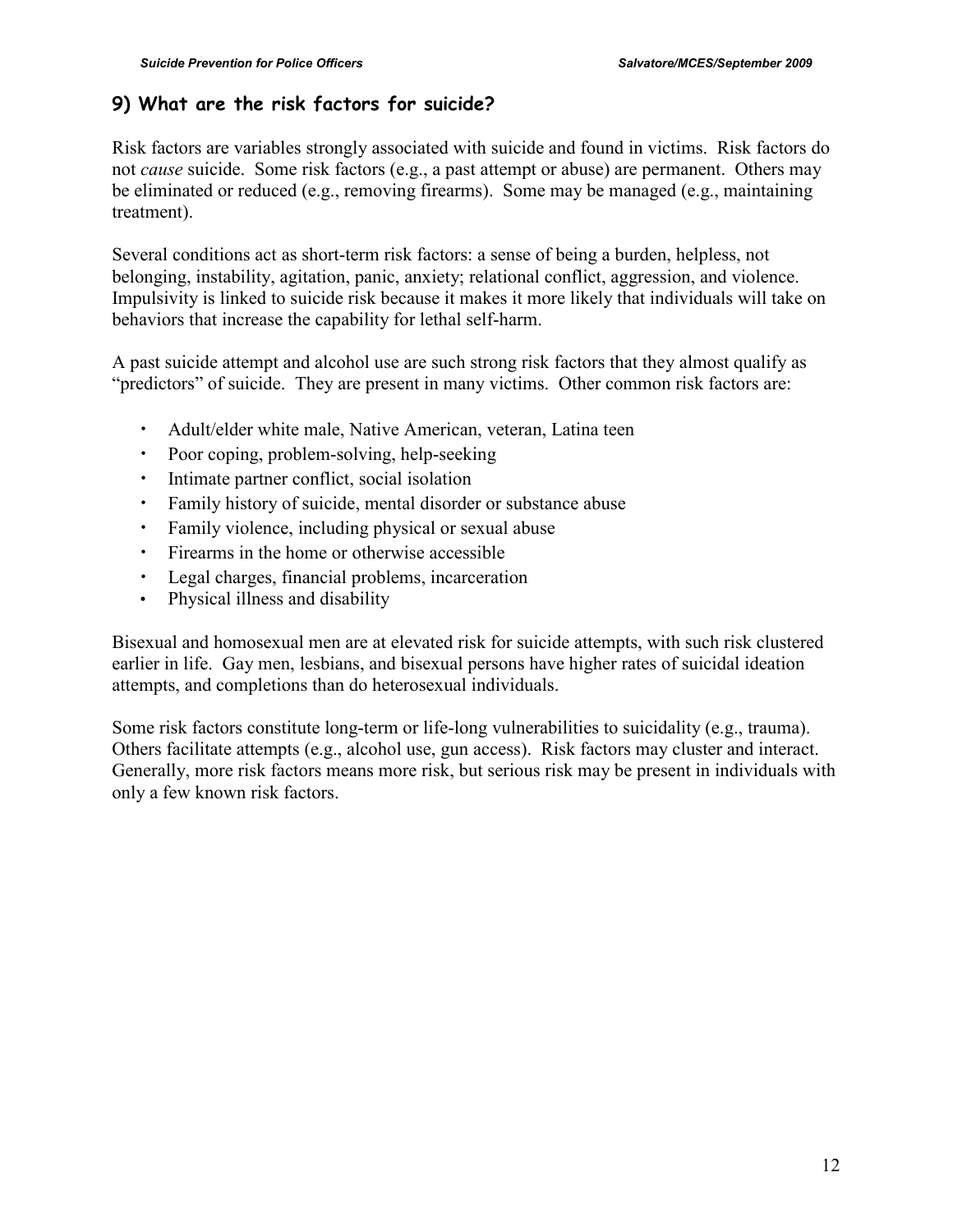### **10) What are the protective factors?**

Protective factors are behaviors, characteristics, and other variables found to offset risk factors of suicide and precipitants of suicidal behavior. They contribute to feeling that life is worth living. The main protective factors for suicide:

- Strong family, social ties, support sources
- Optimism, resilience, life satisfaction, emotional stability
- Strong self-esteem, sense of self-worth
- Good problem-solving, coping skills, and willingness to seek help
- Religiosity, spirituality
- No firearms in household
- No alcohol or drug use

.

Female gender and being non-white (Afro-American, Asian, Latino) are protective factors. Social support is a strong protective factor because it increases self-esteem and self-efficacy. The buffering role of protective factors is shown in this diagram:



### **Suicide Process**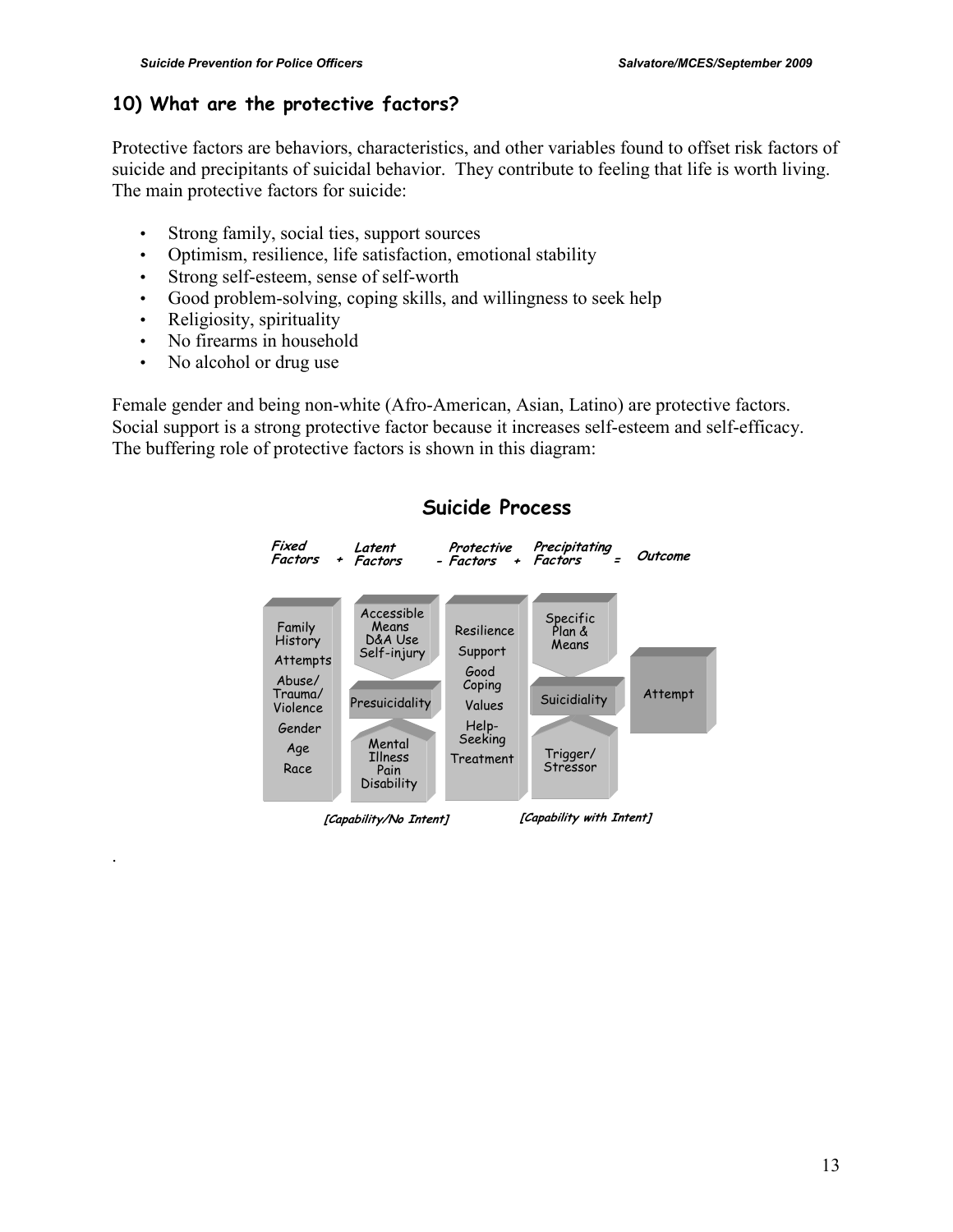#### **11) What are the danger signs and warning signs?**

#### *The Danger Signs:*

Danger signs are pre-crisis, early indications of emerging risk that should result in the individual having immediate contact with a health care provider. These include:

- Hopelessness ("There's no way that I can make things better")
- Feeling trapped ("I feel like there's no way out")
- Withdrawal from family or friends
- Anxiety, agitation, sleep problems (too much or too little)
- Dramatic mood changes
- No reason for living ("Life isn't worth living")
- Reckless, risk-taking behavior

#### *The Warning Signs:*

Warning signs are the earliest detectable indicators of heightened suicide risk in the near-term (i.e., minutes, hours, days), and should trigger an immediate crisis intervention response. These include:

- Threatening to hurt or kill self
- Looking for ways to kill self
- Talking or writing about death, dying, or suicide

These are the most specific warning signs but there are others. Among them are:

- Citing a doable plan specifying how and when
- Giving away valued possessions (e.g., pets, CDs, books, tools, money, etc.)
- Making unexpected visits or calls to family members or friends
- Settling up affairs, making a will, dictating funeral arrangements

Warning signs are fairly clear-cut when observed (but they are not always visible or voiced).

"Any person has the potential to become suicidal when confronted with a situation that produces emotional pain and is believed to be inescapable, interminable, and intolerable." 5

 *5 Chiles, J. & Strosahl, K. (1995). The Suicidal Patient: Principles of Assessment, Treatment, and Case Management. Washington, DC: American Psychiatric Press.*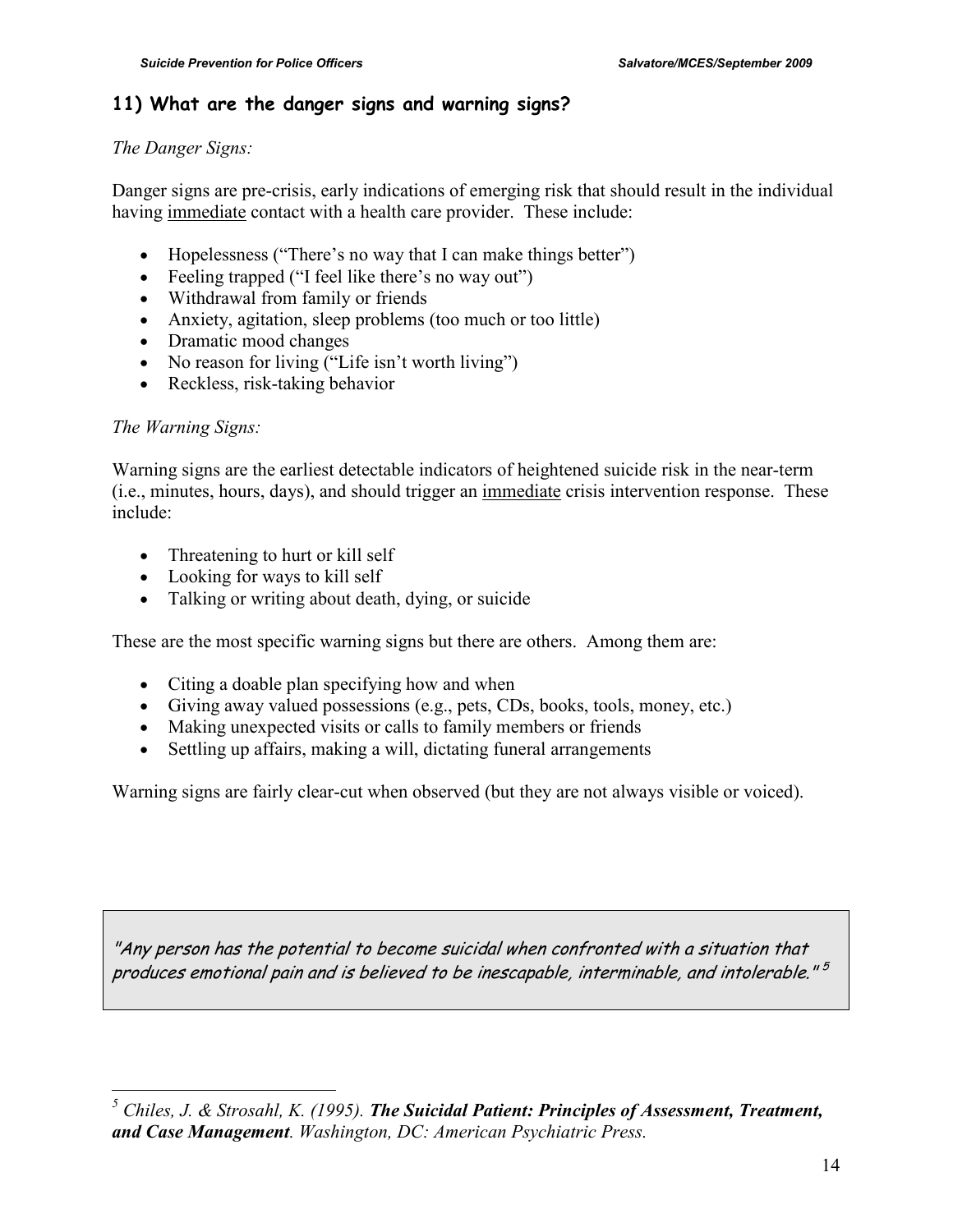### **12) How is suicide risk identified?**

Screening is the basic technique for finding suicide risk factors and risk. It involves simple direct questioning. It requires training but not clinical skill or judgment. It does not evaluate or estimate an individual's level of suicide risk.

Screening questions must be direct:

- Do you feel others would be better off without you?
- Have you ever thought about killing yourself?
- Are you thinking about it right now?
- Do you have a plan on how to kill yourself?
- Do you have the means to carry out this plan?
- Have you tried out or rehearsed your plan?
- Have you ever attempted suicide?

Based on a screening an individual may be referred for a suicide risk assessment to identify treatable risk factors and to assure safety. An assessment is a clinical judgment to determine the degree of suicide risk. It is usually performed by a psychiatrist and requires clinical skill and expertise. It is based on an interview, observation, and other sources. It weighs both risk and protective factors. It may involve a risk rating scale.

Assessments attempt to establish the foresee-ability of a possible suicide through the reasonable determination of an individual's suicide risk. Assessments cannot predict when an individual will complete suicide. Assessments have short shelf lives because of the transience and volatility of suicide risk.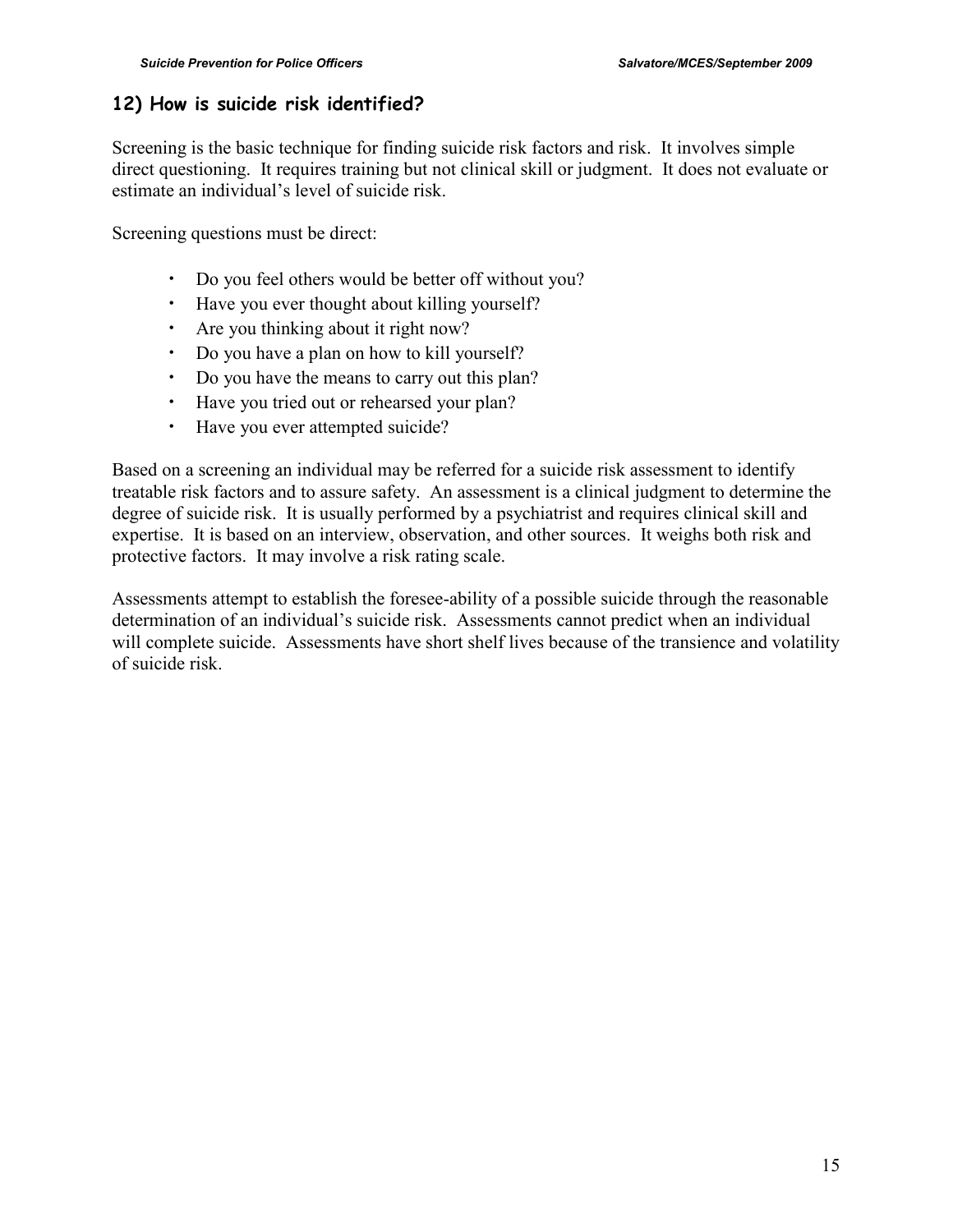# **13) What are some of the myths of suicide?**

Egregious beliefs about suicide abound. Here are some of the most common misconceptions:

| Misconception                                                                               | Reality                                                                   |
|---------------------------------------------------------------------------------------------|---------------------------------------------------------------------------|
| Those who talk about suicide are "all talk" and                                             | Talking about suicide is a warning sign and                               |
| won't complete suicide.                                                                     | many who talk about it do complete suicide.                               |
| Those who have attempted suicide are single-                                                | Suicidal people only want to be free of hurt and                          |
| mindedly dedicated to dying.                                                                | would go on if their pain would end.                                      |
| Asking someone if they are thinking about                                                   | Asking is often the only way to determine risk                            |
| suicide will only give them "ideas."                                                        | and to show that you care.                                                |
| Those who have attempted suicide are at very low                                            | Many suicide victims have made one or more                                |
| risk of actually completing suicide.                                                        | previous suicide attempts.                                                |
| If someone says that he is suicidal, telling him to                                         | This may be the single worst thing that anyone                            |
| "do it" will snap him out of it.                                                            | can do. Never say "go ahead and do it."                                   |
| Surviving a suicide attempt shows that the<br>individual wasn't really serious about dying. | An attempt always involves the intent to die.                             |
| Most suicides occur with little or no warning                                               | Most people do mention what they are feeling<br>and show signs of suicide |
| Improvement following a suicidal crisis means                                               | Many suicides occur following 'improvement'.                              |
| that the suicidal risk is over.                                                             | Suicidal feelings can return.                                             |
| Non-fatal acts are only attention-getting                                                   | For some, suicidal behaviors are pleas for help.                          |
| behaviors or only attempts to be manipulative                                               | It is always better to err on the side of safety.                         |
| Once a person is suicidal, he or she will be                                                | Most suicidal crises are temporary, and will                              |
| suicidal forever.                                                                           | pass if help is provided.                                                 |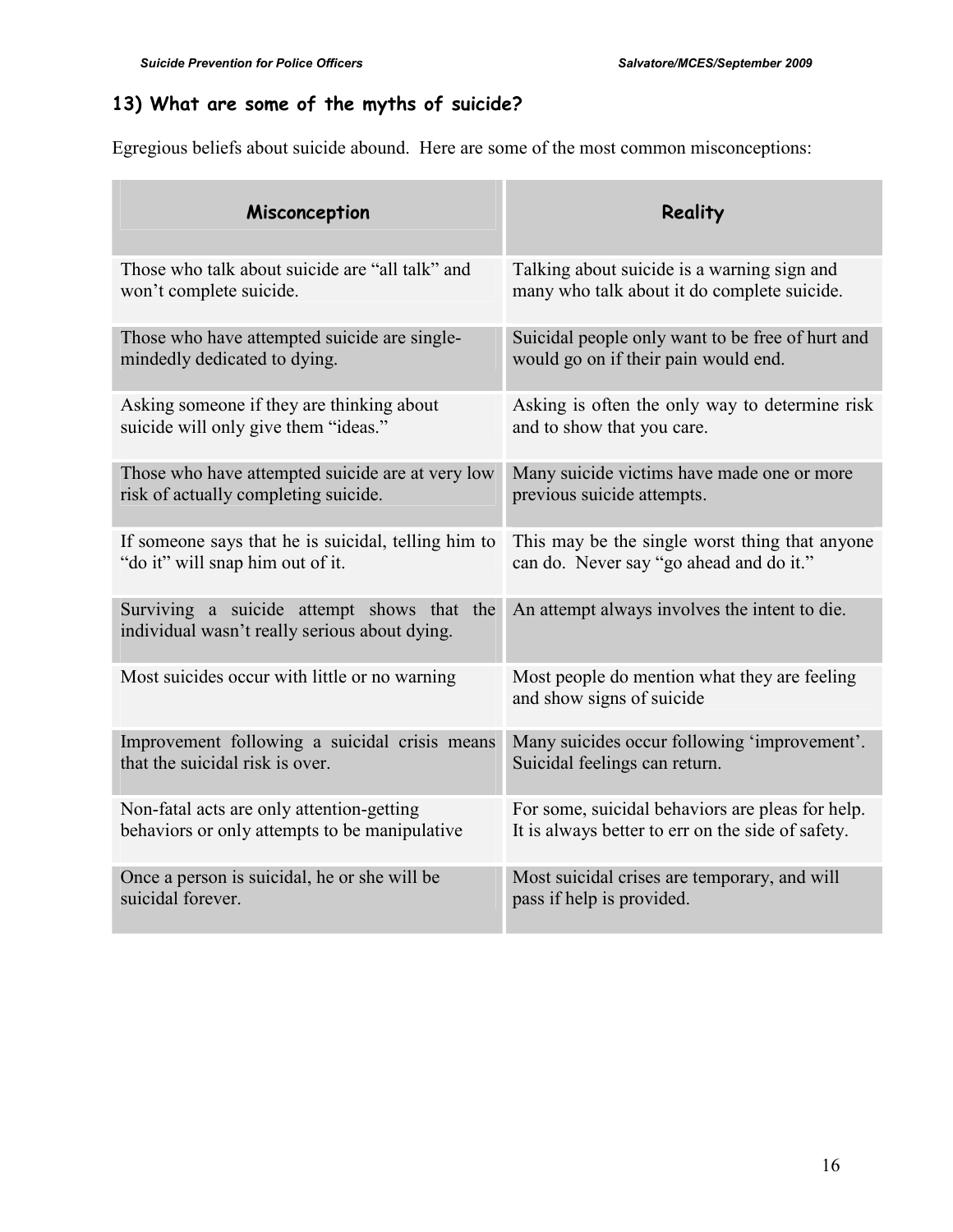### **14) What role does trauma play in suicidality and suicide loss?**

Trauma is a psychological reaction to a harmful or life-threatening occurrence that is outside the range of normal experience and beyond control. Trauma's impact is pervasive, life changing, and enduring. It influences responses to future stressors.

Trauma can result from victimization and abuse, assault, injury, exposure to homicide, suicide, and other fatalities, surgery, serious accidents, and interpersonal losses, as well as disasters. *Suicide attempts and losing a family member or close friend to suicide are extremely traumatic incidents.* Suicidal crises can induce trauma and Post-Traumatic Stress Disorder (PTSD):

People who suffered suicidal conditions, particularly conditions that were chronic, recurrent, or included one or more attempts, may also be victims of PTSD. Suicidal people meet the formal criteria for PTSD. Severe and prolonged suicidal pain is not something that most people suffer.<sup>6</sup>

The effects of trauma that may increase suicide risk include anxiety, depression, hopelessness, despair, anger, hostility, social isolation, impulsiveness, alcohol or substance abuse, selfdestructive behavior, humiliation, shame, guilt, lessened self-esteem, a loss of personal beliefs, and feeling ineffective, distrustful, or threatened.

Those affected by trauma feel less connected or that they are burdens to families and friends. This generates hopelessness and depression, which may produce a desire to die. Trauma weakens resistance to serious self-harm.

Other risk factors may interact with trauma. These are a past history of suicidal behavior, mental illness, substance abuse, interpersonal conflict, and a background of abuse or violence.

Trauma sufferers at risk of suicide include self-injurers, those making frequent threats or nonfatal attempts, veterans and members of the military, physicians, emergency responders, sexual assault victims, individuals with brain injury, and disabled persons.

Re-traumatization can be a result of recurrent suicidal behavior in persons who have been acutely suicidal or who endured a suicide loss. Even a low level of suicidal ideation may trigger a trauma response in an individual who survived a past serious attempt. .

<sup>&</sup>lt;sup>6</sup> Conroy, D. (N.D.) "Why is it so hard for us to recover from being suicidal" at *www.metanoia.org/suicide/ptsd.htm*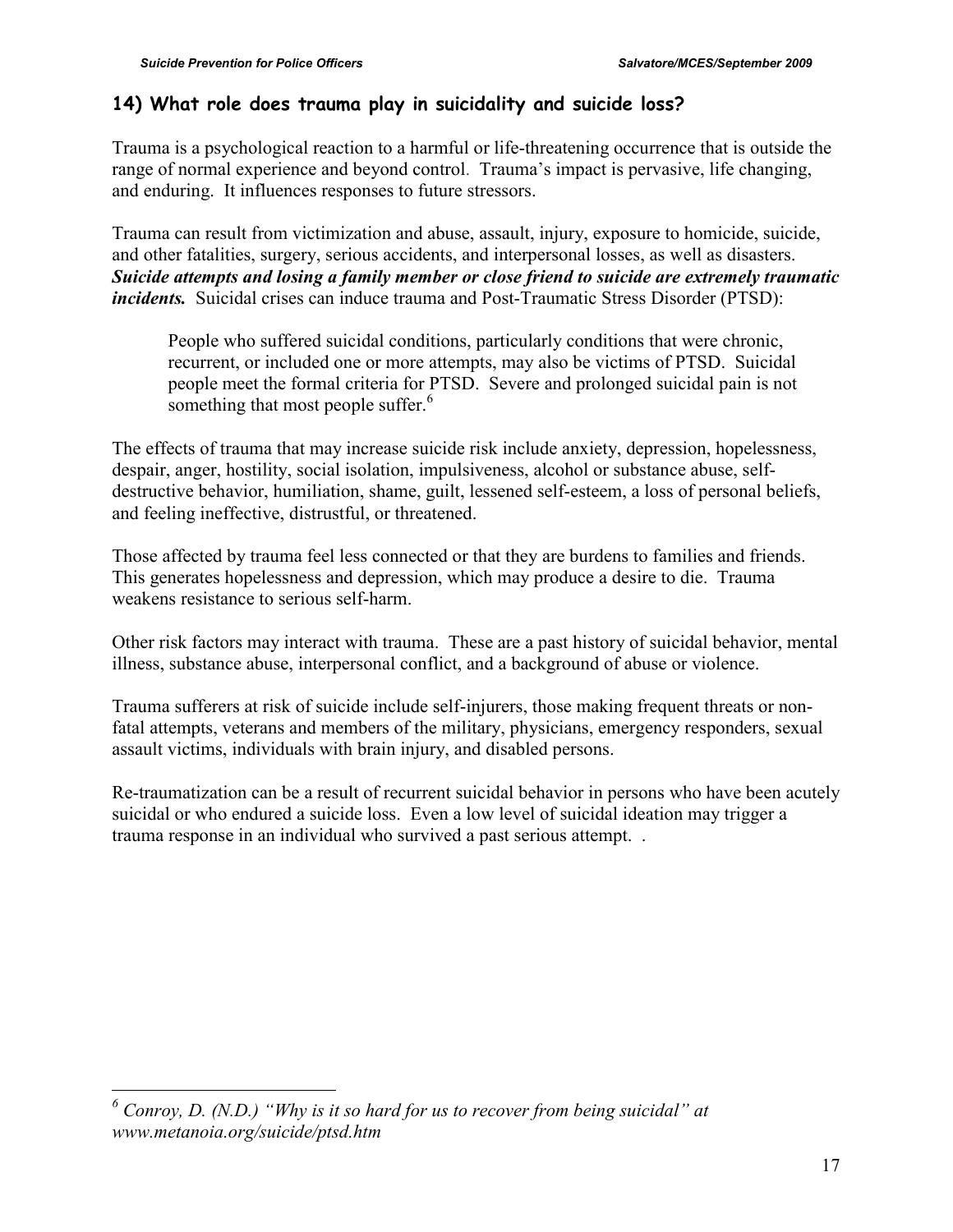#### **15) What about police suicides?**

Suicide among police officers claims more lives than deaths in the line of duty. It commonly believed that police officers are at high risk of suicide and that the problem is getting worse.

Studies suggest that these factors are involved: access to firearms; marital problems; alcohol use; and job stresses such as exposure to trauma and death, including suicide; difficult administrative policies, changing assignments, long and irregular work hours; and public mistrust.

The recent *New Jersey Police Suicide Task Force Report* (January 2009)<sup>7</sup> found:

- There were 5 police suicides in NJ from 2003–2007 out of 33,200 personnel.
- This is a rate of 15.1/100,000, which is more than double that for the state as a whole.
- The rate is only slightly above the suicide rate for males 25-64 (14/100,000), the demographic group of the officers who completed suicide.
- Firearms were involved in 80% of the police suicides.
- There was no evidence that police suicides are increasing

Most officers are members of a high risk group, adult males, with access to firearms, another very serious risk factor. Retired officers carry their risk with them on leaving the force.

Joiner's theory helps explain police suicide. The nature of police work coupled with firearms familiarity creates the capability for lethal self-harm. Depression tied to personal or work problems is fertile ground for development of the desire to die. Risk is enhanced by veteran status, alcohol use, traumatic experiences and a don't-admit-weakness occupational culture.

Female officers complete suicide less frequently than males but more often than women in general. Female officers can acquire the same capability for lethal self-harm as male officers. They also have the same problematic lifestyle and job-related stress issues.

 *7 http://www.state.nj.us/humanservices/dmhs/NJ\_police\_suicide\_TF\_rept\_jan2009.pdf*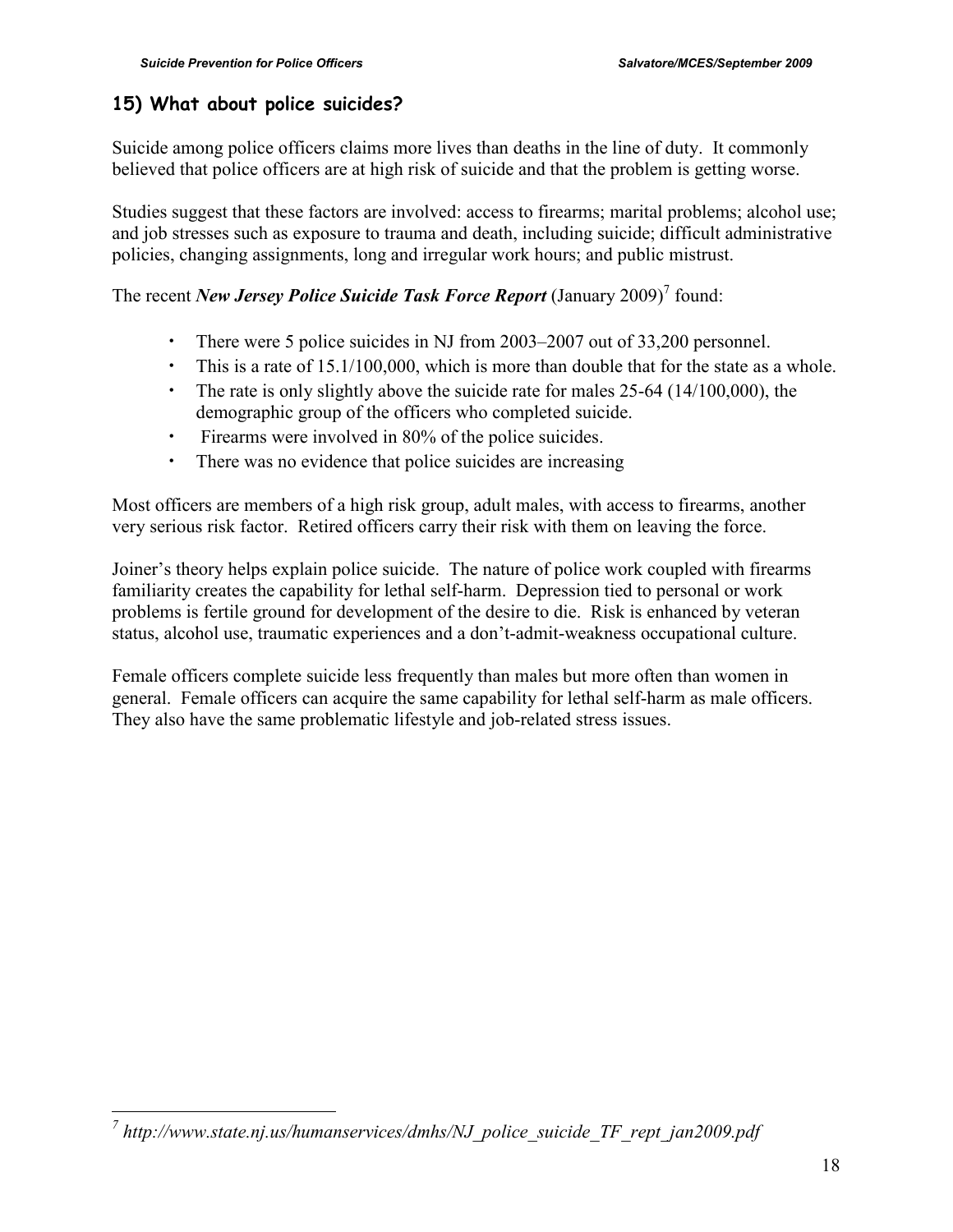#### **16) How can police suicide be prevented?**

Officers must know that asking for help will not result in punitive action; that all information will be confidential; and that resources are available to help them deal with their problems. *All* personnel, including civilian and management must know the signs of depression and suicide and what to do if they see them in themselves or in co-workers. Some further options are:

*Professional Counseling -* This can be in the department, the union, or the community. Independent sources may be most practical. Referrals to local behavioral health agencies should be available.

*Police Chaplains and Outside Clergy -* Clergy assure confidentiality, avoid stigma, and appeal to the religious. Clergy of various religions should be available. Using clergy may be necessary in small communities with few local resources.

*Peer Counseling -* Peer counselors are officers trained to provide emotional support and make referrals when needed. This can involve access to peer counselors in other departments. Peer counselors are volunteers serving on their own time.

*"No Fault" Firearms Securing Policy* - Officers should be able to discretely surrender duty and personal firearms for temporary safekeeping without penalty or the implication that they are incompetent or being disciplined.

*Stress Education Program –* Stress recognition, techniques of physical exercise, proper nutrition, interpersonal communication methods, and coping styles.

*Family Education Program* – Orientation to police functions, problems in police marriages, methods for effective communication, and the family as a source of support.

*Pre-retirement Counseling* – Officers should be prepared for the difficult transition to life away from "the job" well before their departure from active duty.

Provision should also be made for the aftermath of a departmental suicide. Critical Incident Stress Management (CISM) is too structured and closure-oriented for suicides. It is preferable to have an officer who has experienced a colleague's suicide speak to those who wish such help.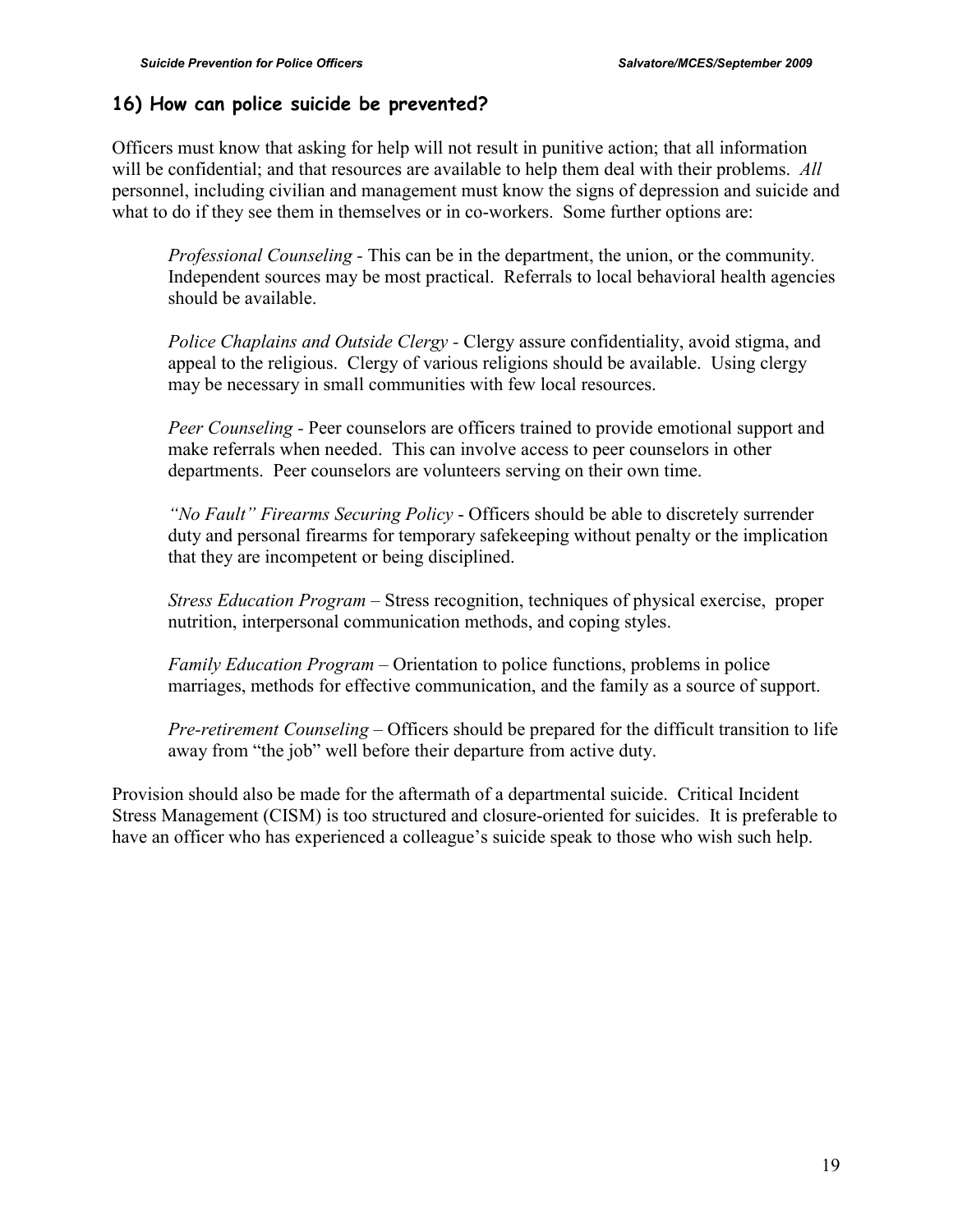### **17) What are some crisis intervention basics with a suicidal individual?**

A suicidal person may not ask for help, but that doesn't mean that help isn't wanted. Most suicidal people are ambivalent – they don't want to die - they just want to stop hurting.

Here are some "Don'ts" that apply to anyone who might be suicidal:

- Do not leave him/her alone or let him/her go off alone
- Do not be judgmental
- Do not argue, debate, analyze, or moralize
- Do not try to cheer him/her up
- Do not try to shock or challenge (i.e., say "Oh, go ahead and do it if you want to!")
- Do not accept "I'm okay now." (Nobody recovers immediately from suicidality.)
- Do not be sworn to secrecy

Here are some "Do's":

- Ask if he/she is thinking about suicide
- If yes, go on to screen for risk
- Take the intent or threat very seriously
- L-I-S-T-E-N !!!
- Show that you care and say it

If there is no apparent immediate danger (and no lethal means in view):

- Tell her/him that help is available and you can see that he/she gets it.
- Let her/him have some space.
- Try to get her/him to another area in case there are hidden means.
- Remove car keys, if possible.

If there is apparent immediate danger - ACT:

- Say that you are getting help or taking her/him for help
- See that the person receives a psychiatric evaluation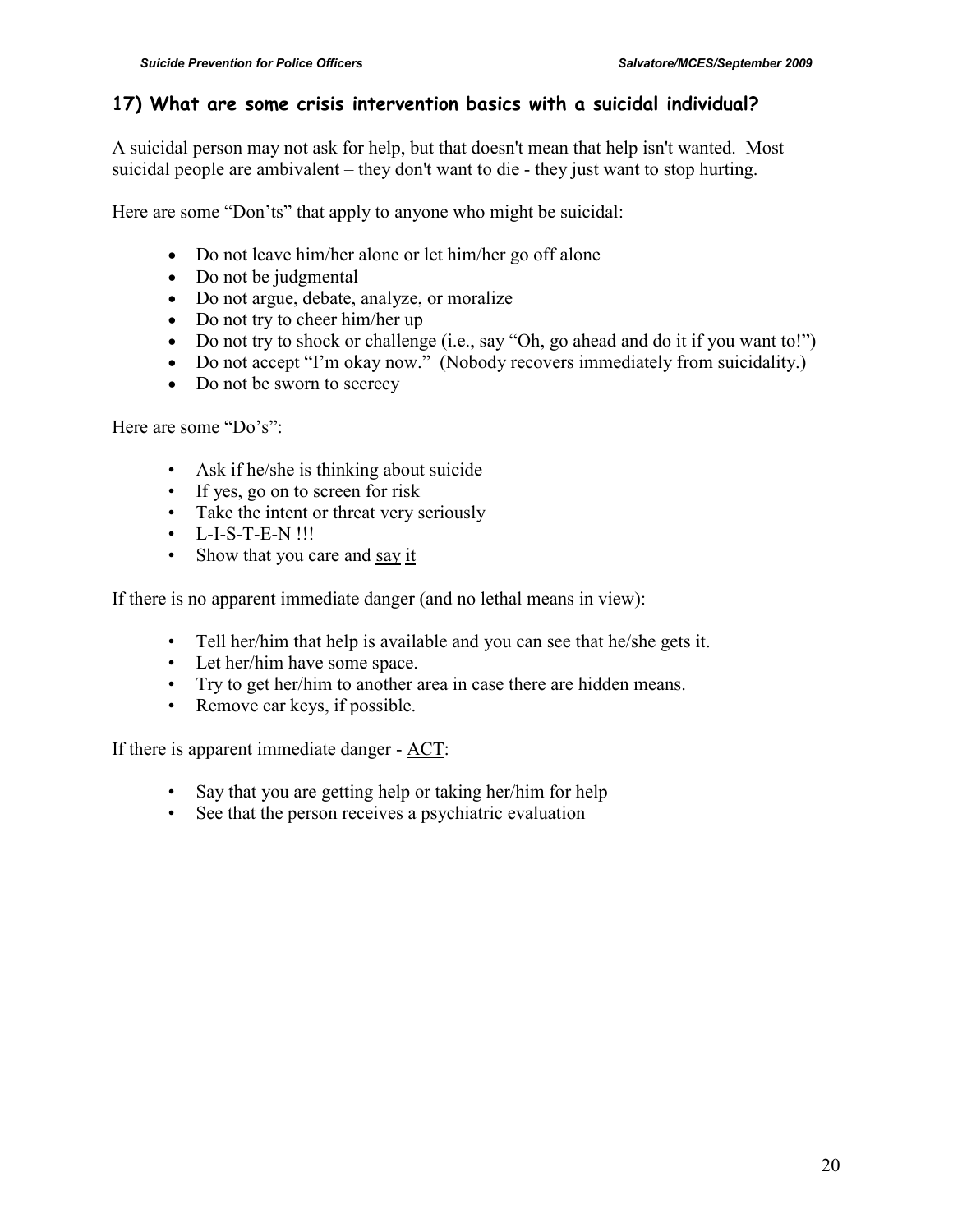### **18) What about hospitalization and suicide?**

Imminent risk of suicide is a reason for an involuntary psychiatric evaluation under the PA "Mental Health Procedures Act":

Clear and present danger to self shall be shown by establishing that within the past 30 days... the person has attempted suicide and that there is the reasonable probability of suicide unless adequate treatment is afforded under this act. …A clear and present danger may be demonstrated by the proof that the person has made threats to commit suicide and has committed acts which are in furtherance of the threat to commit suicide

An involuntary evaluation is indicated when strong threats or other expressions of intent are present, a doable plan and/or lethal means are available, and an attempt or other serious suicidal behavior was carried out. In PA, officers may petition an involuntary evaluation by submitting a written statement of personally witnessed behavior ("302") to a County Mental Health Delegate.

Based upon the psychiatric examination inpatient care may be ordered for those with suicidal ideation with a specific plan with high lethality (e.g. plans to shoot self and has a gun), high suicidal intent (e.g. "I can't take this any longer, I just want to die."), a past history of attempts or severe anxiety, agitation or perturbation, and the absence of community supports.

Hospitalization provides safety, crisis stabilization, comprehensive assessment, and development of an aftercare plan. Hospitalization prevents a suicide but may not deter future suicidality.

Suicide risk is very high for the month after a psychiatric hospital discharge irrespective of the reason for admission. Explanations include strong risk factors among those needing inpatient care, inadequate pre-discharge risk assessments and aftercare planning, gaps in treatment between inpatient and outpatient settings, and a lack of understanding of post-discharge risk by patients and families. Suicidality accounts for most readmissions within 30 days of discharge.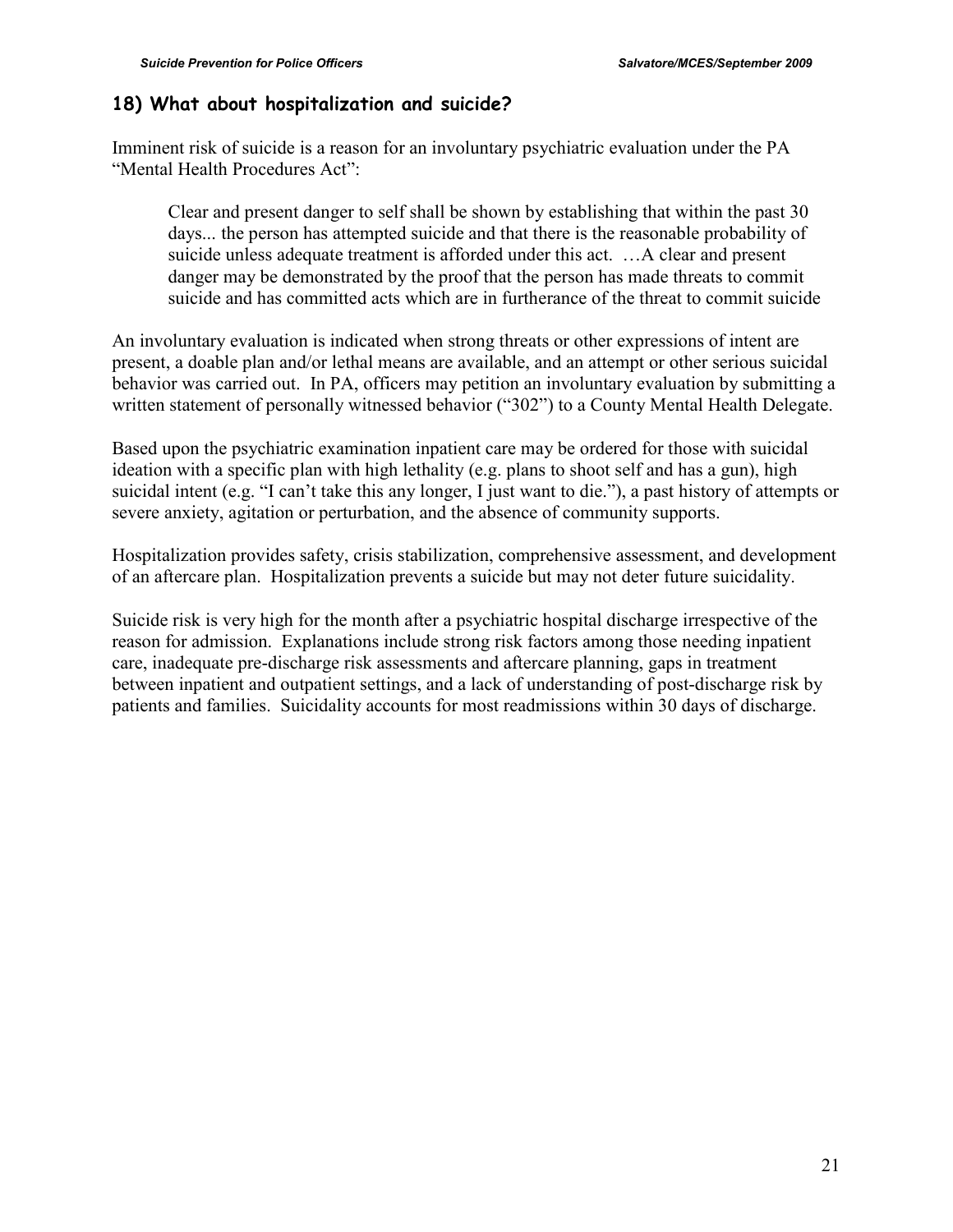# **19) What about "suicide-by-cop"?**

"Suicide by cop" (SBC) occurs when an individual using lethal means or what seems to be such means threatens an officer or others to provoke the officer to employ deadly force in self-defense or to protect others. SBC may account for between 10% and 50% of all police shootings. The Uniform Crime Report shows that there are less than 400 "justifiable homicides" by law enforcement yearly. Of these 40-200 may be an SBC.

A recent study of several hundred cases of this phenomenon in the US and Canada found<sup>8</sup>:

- 80% of the SBC victims possessed a weapon; 60% of these were firearms
- 50% of the victims discharged the firearm at police
- 19% employed a simulated weapon possession in making their threats

A disturbing finding was that SBC seems to be increasing, a trend noted by other studies.

National Violent Death Reporting System data for deaths resulting from "legal interventions," which includes SBC, indicates over 95% involved males, 62% were white, most were ages 20- 54, and a significant number had a BAC of  $>0.08^9$ . This suggests that SBC victims (and victims of police shootings in general) have a lot in common with other suicide victims.

In an SBC there is a desire to die and a doable plan likely to result in death. The plan may be a 9-1-1 call threatening harm to self or others or another ploy for drawing police as a prelude to some activity that will compel a deadly response by the police. There is a capacity for lethal self-harm; the victim completes suicide by putting himself in harm's way.

SBC attempters and completers may show danger and warning signs. They have risk factors. It is triggered by marital problems, job loss, legal issues and so forth. It is preventable and crisis intervention can be effective. Police must manage and contain the situation as best they can but remember that it is their job to protect themselves and others when necessary.

-

*<sup>8</sup> Mohandie, K. et al. (2009) "Suicide by Cop Among Officer-Involved Shooting Cases" Journal of Forensic Sciences 54(2) 456-462.* 

<sup>9</sup> *www.cdc.gov/ncipc/profiles/nvdrs/publications.htm*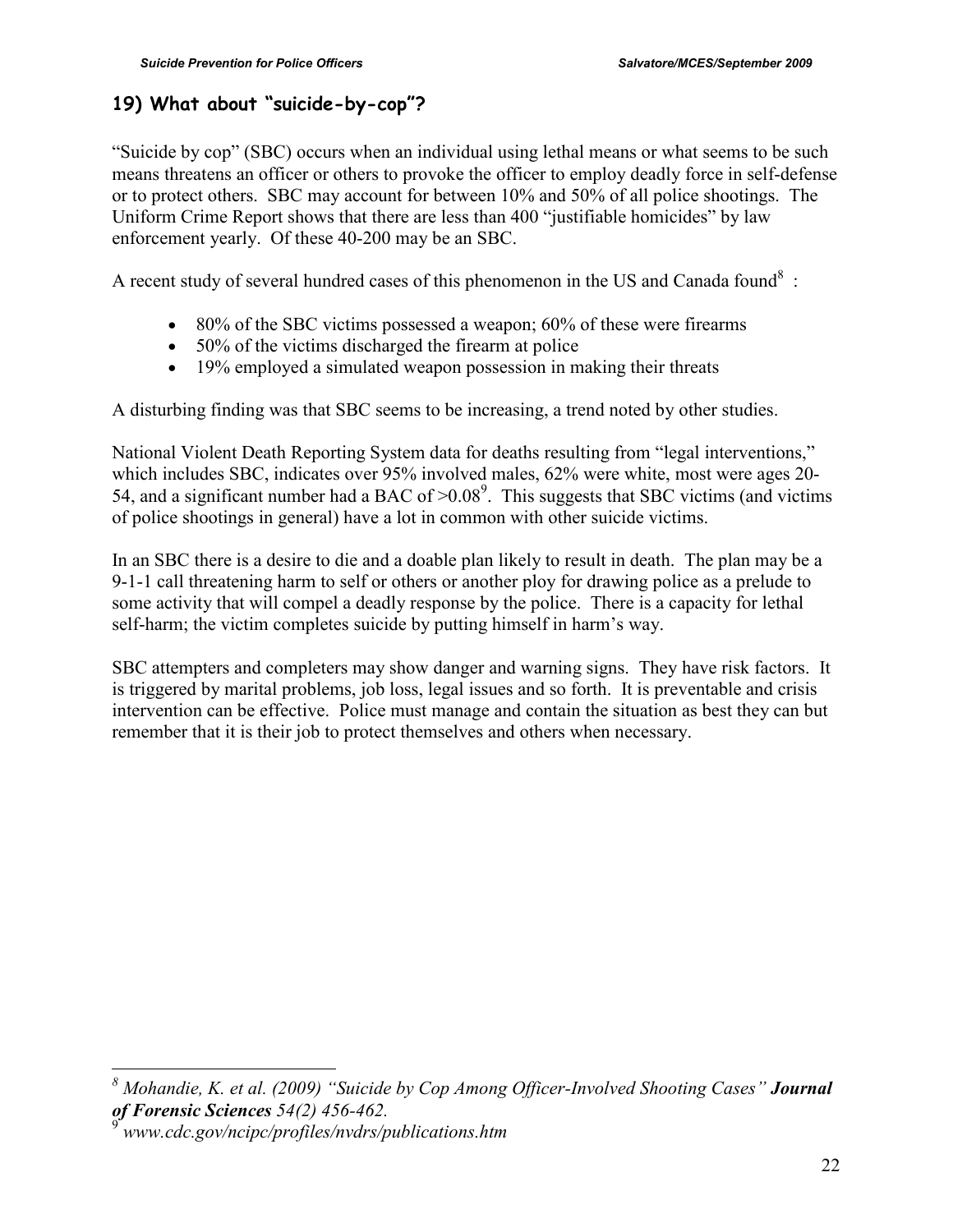# **20) What about suicide in jails?**

The US jail suicide rate is more than four times higher than that of the general population, and three times the state prison rate. Jails are high risk environments for suicide. Smaller facilities pose greater risk than larger ones. A jail is a dangerous setting for a suicidal individual.

Most jail suicides are by hanging, which may be fatal in five to six minutes. Brain death can occur in four minutes. Prisoners may hang themselves from beds, clothing hooks, plumbing fixtures, cell doors, ventilation grates, windows, smoke detectors, or anything else available. Suicide by hanging can occur in many positions and does not require suspension.

Jails may hold individuals with serious mental illness, individuals in withdrawal from alcohol or drugs, and others traumatized by arrest and incarceration. These situational risk factors are in addition to those already present in many of those in custody.

A US Department of Justice report gave this overview of jail suicides $10$ :

- Suicides account for almost one-third of jail deaths
- Male prisoners were 56% more likely to complete suicide than females.
- Jail suicide rates increased with age. Inmates, age 55 or older, had the highest rate.
- White inmates accounted for nearly three-quarters of all jail suicides.
- Violent offenders completed suicide at nearly triple the rate of nonviolent offenders.
- Parole violators have the highest risk among nonviolent offenders.
- Nearly a quarter took place on the date of admission or the following day.

Danger or warning signs may be present from the first contact. Officers must be aware that

…suicide prevention begins at the point of arrest. What an individual says and how they behave during arrest, transportation to the jail, and at booking are crucial in detecting suicidal behavior. Arresting officers should pay close attention to the arrestee during this time  $\frac{11}{11}$ 

Transporting officers must share their observations on suicide risk with those taking custody of the prisoner. This also applies to detainees to be transferred to county or state prisons.

 $\overline{a}$ 

*<sup>10</sup> Mumola, C. (2005)" Suicide and Homicide in State Prisons and Local Jails" Bureau of Criminal Justice Special Report U.S. Department of Justice Office of Justice Programs http://www.ojp.usdoj.gov/bjs/pub/pdf/shsplj.pdf* 

*<sup>11</sup> Hayes, L. (2005)" A Practitioner's Guide To Developing and Maintaining A Sound Suicide Prevention" Policy Jail Suicide/Mental Health Update 13(4)* 

*www.ncianet.org/suicideprevention/publications/update/spring2005update.pdf*